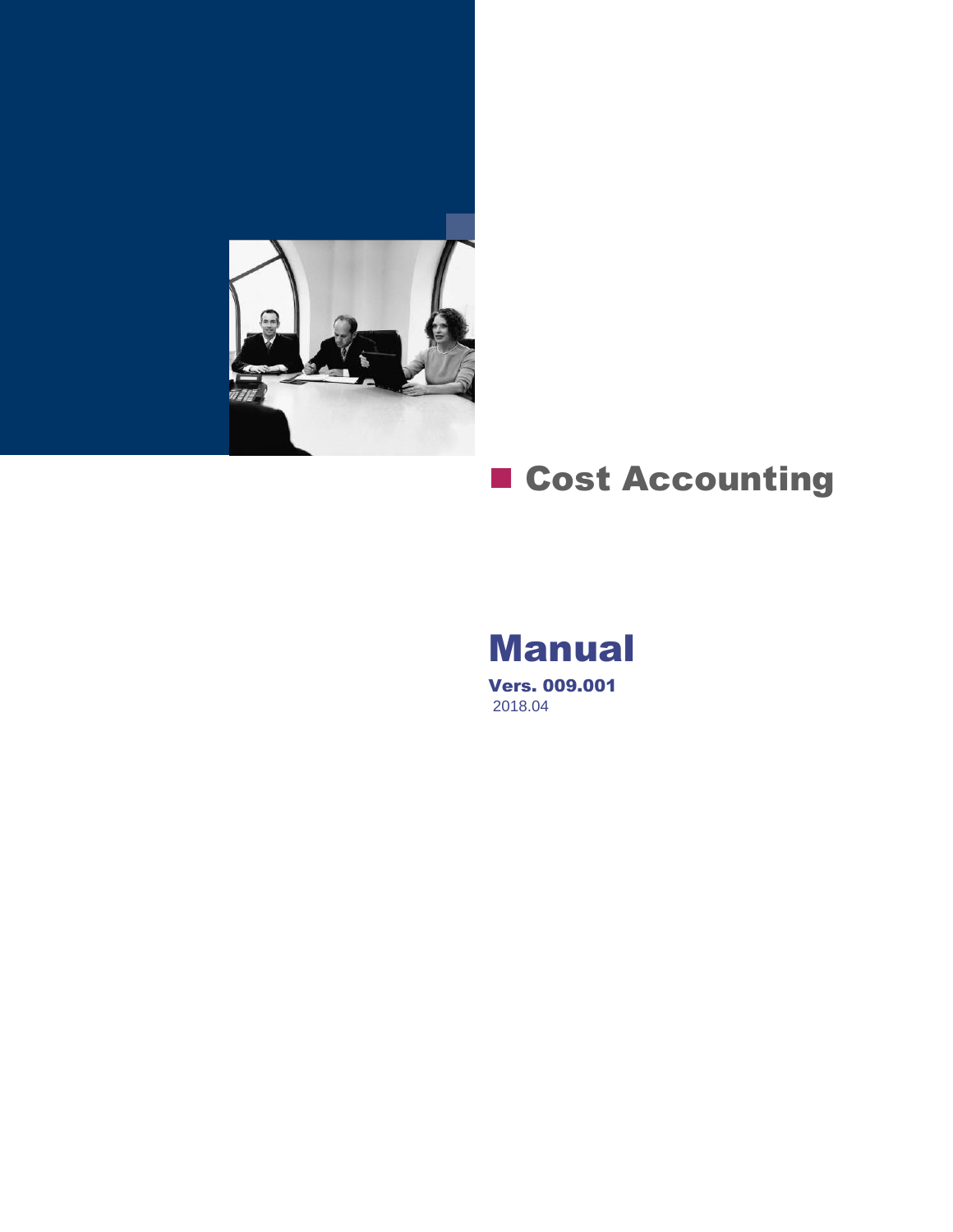



# **Index**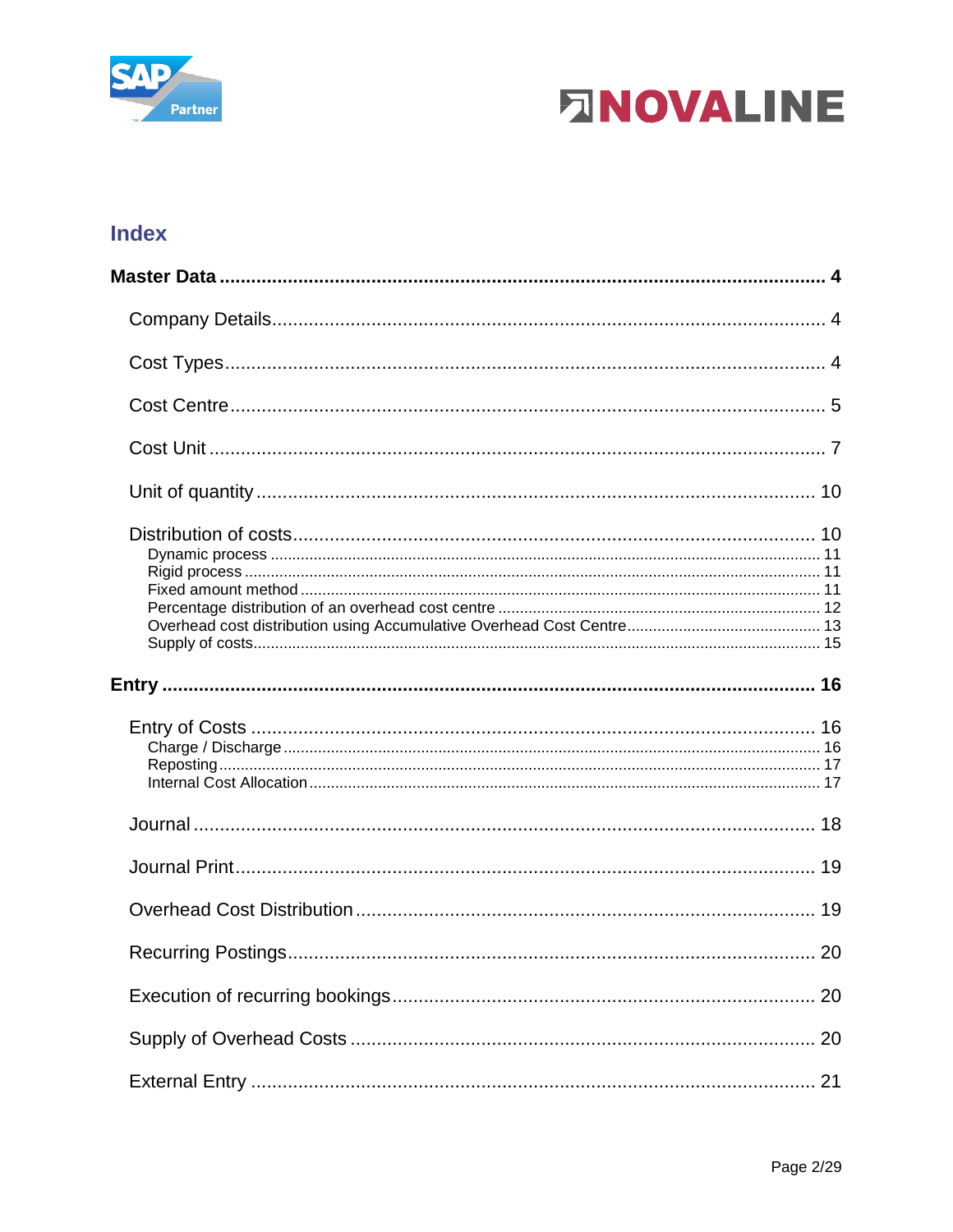

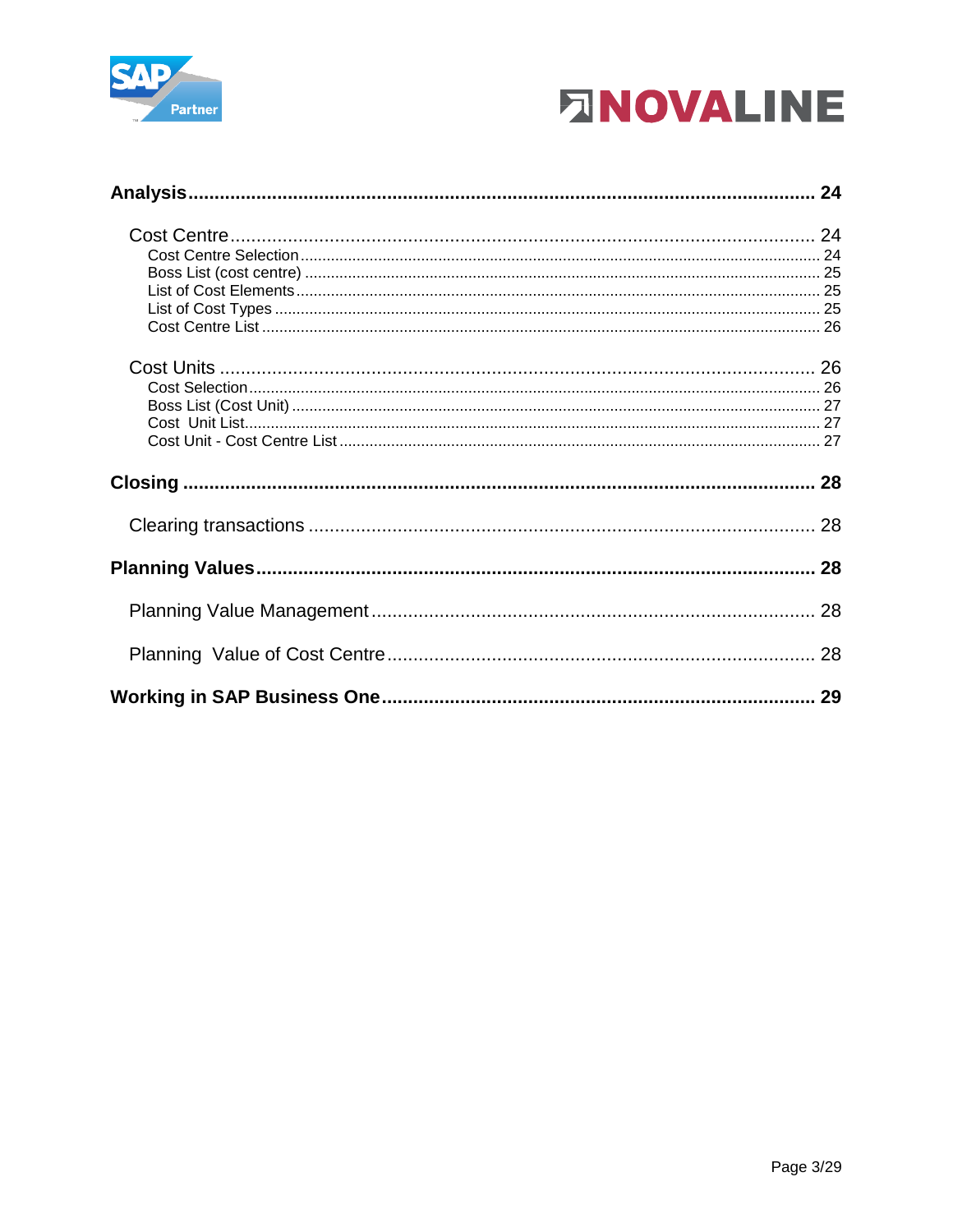



Novaline Cost Accounting fulfilles all requirements of a traditional cost centre and cost unit accounting with primary-, service- and overhead cost centres, cost elements, revenue and cost allocation, planning value management etc. The data from SAP Business One (accounting) as well as Novaline Payroll can automatically be taken over. Four different methods for the overhead cost allocation (for cost centres and for cost units) are available.

# <span id="page-3-0"></span>**Master Data**

#### <span id="page-3-1"></span>**Company Details**

| <b>Company Details</b>   |                           |                          |                          |
|--------------------------|---------------------------|--------------------------|--------------------------|
| Address                  |                           |                          |                          |
| Name1                    | Novaline IT GmbH          |                          |                          |
| Name2                    |                           |                          |                          |
| Street                   | Birkenallee 177           |                          |                          |
| ZipCode/City             | 48432                     | Rheine                   |                          |
|                          |                           |                          |                          |
| General                  |                           |                          |                          |
| Start Fiscal Year        | January                   | $\overline{\phantom{a}}$ |                          |
| <b>Modules</b>           |                           |                          |                          |
| Internal Cost Allocation | Overhead Costs Allocation |                          | Cost Unit Accounting     |
| Planning Value           |                           |                          |                          |
| ◯ Cost Element           | Cost Type                 |                          | Subtotal Cost Type<br>rγ |
| Cancel<br>ОК             |                           |                          |                          |

In addition to the company's address, company details contain information about the calendar month when the fiscal year begins. This entry is important for later analysis.

Furthermore, it is defined in the company details whether the modules **Internal Cost Allocation**  and Overhead **Cost Allocation** are used and whether the **Cost Unit Accounting** is in use.

It also can be determined if possible planning values should be determined on **cost elements, cost** 

#### **types** or **cost type subtotals.**

#### <span id="page-3-2"></span>**Cost Types**

| Cost Type            |                     |  |
|----------------------|---------------------|--|
| Number               | ⋿                   |  |
| Description          | material costs      |  |
| Subtotal Description | manufactoring costs |  |
| OK                   | Cancel              |  |

Cost types represent a grouping to a sum of similar cost elements which belong logically together. The cost types with the corresponding cost elements determine in ascending order the structure of a cost centre analysis.

Cost types can be grouped into **cost type subtotals.**

The desired name for the cost type subtotal has to be entered in the field **Subtotal Description**.

Only subtotals from the first to the marked cost type can be formed. A sub-total from cost type to cost type is not possible.

Through this process a completely flexible setup of a cost centre or a cost unit is reached. The default setting of a "model cost centre" is not necessary. Principle is, only cost elements containing quantities or values are displayed in the analysis.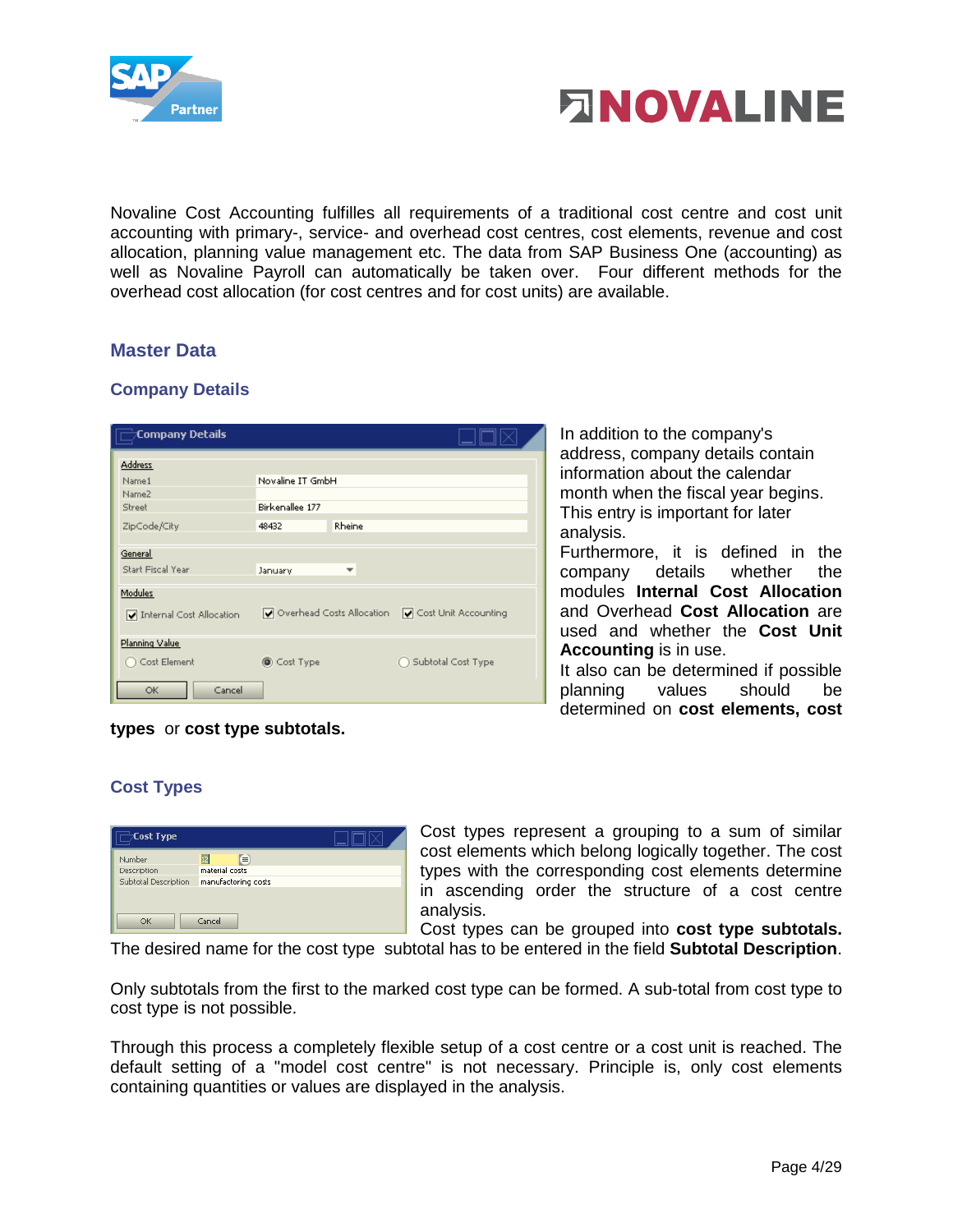



#### <span id="page-4-0"></span>**Cost Centre**

| Cost Centre                                   |                                                |                                  |                          |              |             |             |                |                          |
|-----------------------------------------------|------------------------------------------------|----------------------------------|--------------------------|--------------|-------------|-------------|----------------|--------------------------|
| Number                                        | 4120                                           | $\textcircled{\scriptsize{}}$    |                          |              |             |             |                |                          |
| Description1                                  | Warehouse                                      |                                  |                          |              |             |             |                |                          |
| Description2<br>Person In Charge              | Mr. Stefan Kaltenborn                          |                                  |                          |              |             |             |                |                          |
| Type of Cost Centre                           | Primary Cost Centre                            |                                  |                          |              |             |             |                | $\overline{\phantom{a}}$ |
| Opening Date                                  | 01/01/2009                                     |                                  |                          |              |             |             |                |                          |
| Posting Block                                 | □                                              |                                  |                          |              |             |             |                |                          |
| Accumulative Cost Centre                      | 70012                                          | $\equiv$ Company Location Rheine |                          |              |             |             |                |                          |
| <b>Total Balance</b><br>21311.00              | <b>Total Costs</b><br>$= 21311.00$             | <b>Total Revenues</b><br>$-0.00$ |                          |              |             |             |                |                          |
| $\Box$ 2009, [21311.00] = [21311.00] - [0.00] |                                                |                                  | #                        | Cost Element | Cost Centre | Value       | Posting Text 1 | Cost L                   |
| $31$ August, [25444.00] = [25444.00] - [0.00] |                                                |                                  | $\mathbf{1}$             | 3400         | 4120        | 25.444,00   | Debiting       |                          |
| $31$ September, [444.00] = [444.00] - [0.00]  |                                                |                                  | $\overline{2}$           | 3400         | 4120        | 444,00      | Debiting again |                          |
|                                               | 31 October, $[-4577.00] = [-4577.00] - [0.00]$ |                                  | $\overline{\phantom{a}}$ | 3400         | 4120        | $-4.577.00$ | Crediting      |                          |
|                                               |                                                |                                  | $\blacksquare$           |              |             |             |                | $\blacktriangleright$    |
|                                               |                                                |                                  |                          |              |             |             |                |                          |
| OK.<br>Cancel                                 |                                                |                                  |                          |              |             |             |                |                          |

In the cost centre management, the individual cost centres are created. The number is up to 15 digit alphanumeric. Type of cost centre determines whether it is a primary, service, overhead or an accumulative cost centre.

Primary cost centre **Operational production unit with successfully claim.** 

|                     | Primary cost centre can be:<br>- Construction Sites<br>- Contracts<br>- Business segments                                                                                                                                                                                                                          |
|---------------------|--------------------------------------------------------------------------------------------------------------------------------------------------------------------------------------------------------------------------------------------------------------------------------------------------------------------|
|                     | Revenues and costs incurred directly on these cost centres,<br>(productive earnings, materials etc.) e.g. coming from financial<br>accounting and payroll can directly be transferred here.                                                                                                                        |
| Service cost centre | From financial accounting and payroll costs are transferred to this<br>cost centre if they can not be allocated to a primary cost centre. In<br>this case, allocation will happen through internal cost allocation by<br>transferring afterwards the costs from a service cost centre to a<br>primary cost centre. |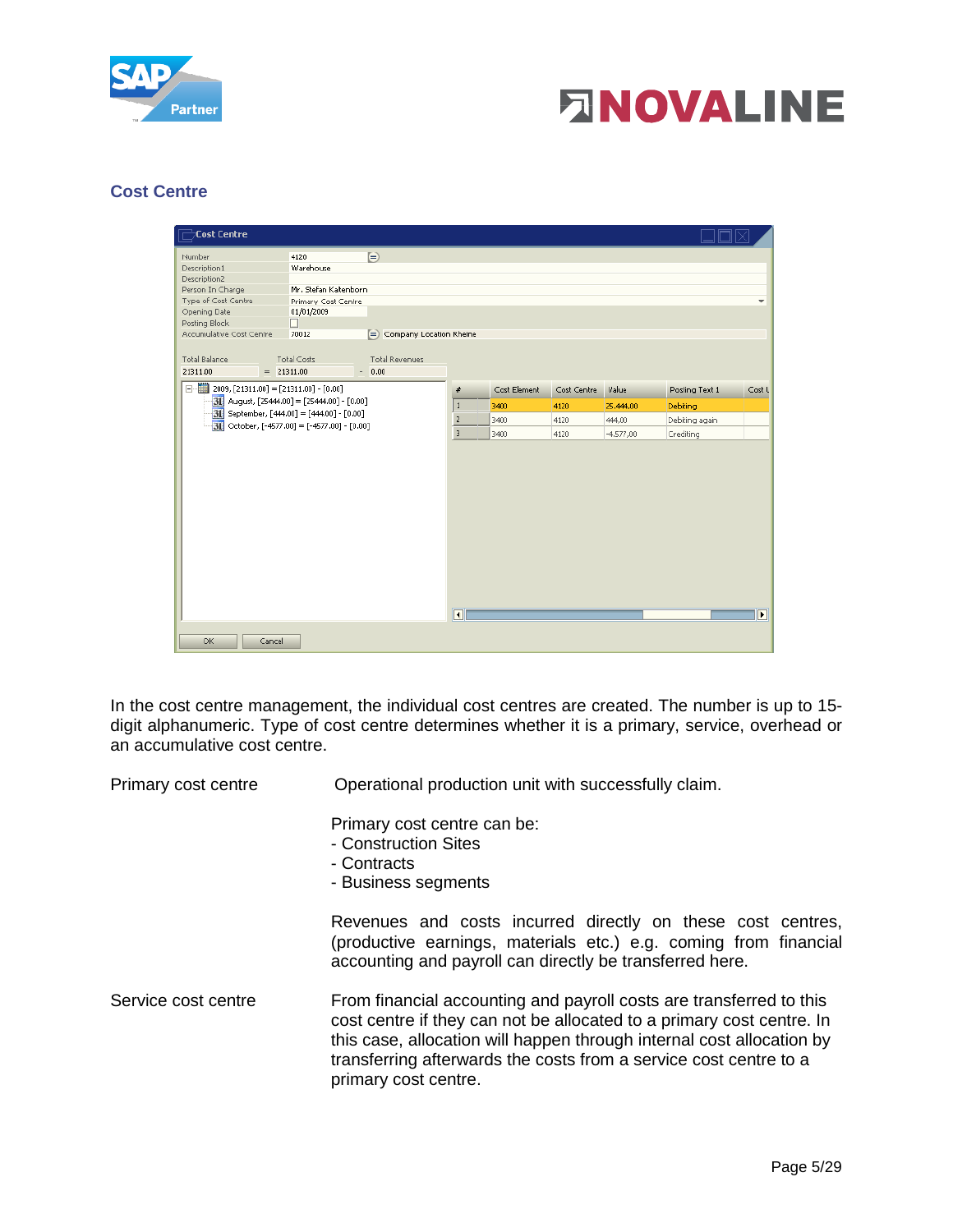



| Overhead cost centre            | Cost areas for the collection of operational overhead costs. The<br>costs are collected here performing an automatic distribution of<br>costs on primary and / or service cost centres. The requested<br>processing can be set variable. |
|---------------------------------|------------------------------------------------------------------------------------------------------------------------------------------------------------------------------------------------------------------------------------------|
| <b>Accumulative Cost Centre</b> | Summary of any cost centre to a desired cost range. Through<br>these an evaluation of business units or even the entire company is<br>possible.                                                                                          |

By assigning a cost centre to an accumulative cost centre, any operational business areas can be summarized. In the first step, the corresponding accumulative cost centre has to be entered, the cost centre are subsequently assigned to the accumulative cost centre.

If a responsible person (Person in Charge) is registered for this cost centre, this person can be selected in the evaluations. The *Opening date* is informational only and has no impact on postings or analysis. To block postings on a cost centre, activate the field *Posting block.*

The balances and postings on the cost centre are displayed in the lower half of the dialogue .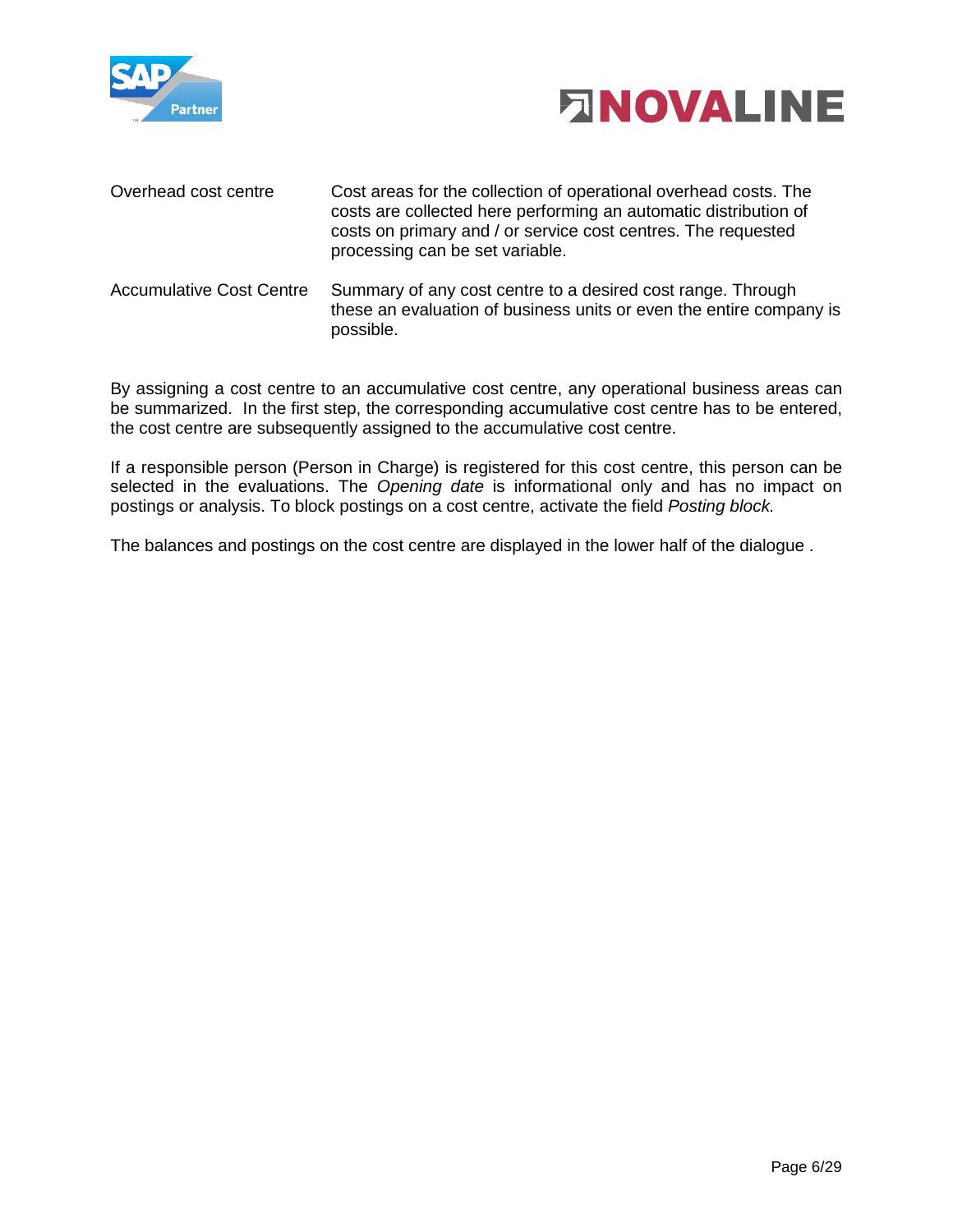



# <span id="page-6-0"></span>**Cost Unit**

| $\Box$ Cost Unit                                                                                                                                      |                                 |                                  |                |              |                |             |                |
|-------------------------------------------------------------------------------------------------------------------------------------------------------|---------------------------------|----------------------------------|----------------|--------------|----------------|-------------|----------------|
| Number                                                                                                                                                | 999                             | $\equiv$                         |                |              |                |             |                |
| Description1                                                                                                                                          | Project xzy / Order 1234        |                                  |                |              |                |             |                |
| Description2                                                                                                                                          |                                 |                                  |                |              |                |             |                |
| Person In Charge                                                                                                                                      |                                 |                                  |                |              |                |             |                |
| Type of Cost Unit                                                                                                                                     | Primary Cost Unit               |                                  |                |              |                |             | ÷              |
| Opening Date                                                                                                                                          | 01.01.2009                      |                                  |                |              |                |             |                |
| Posting Block                                                                                                                                         | u                               |                                  |                |              |                |             |                |
| Accumulative Cost Unit                                                                                                                                |                                 | $\blacksquare$                   |                |              |                |             |                |
| <b>Total Balance</b><br>82.35                                                                                                                         | <b>Total Costs</b><br>$= 82.35$ | <b>Total Revenues</b><br>$-0.00$ |                |              |                |             |                |
| $\begin{array}{c} \begin{array}{c} \textbf{iii} \\ \textbf{iii} \end{array} \end{array} \text{2008, [82.35] = [82.35] - [0.00] \end{array}$<br>$\Box$ |                                 |                                  | #              | Journal Page | Posting Number | Posting Row | User           |
| $\frac{1}{31}$ May, [82.35] = [82.35] - [0.00]                                                                                                        |                                 |                                  | $\vert$ 1      | 13           | 158            |             | lsa.           |
|                                                                                                                                                       |                                 |                                  | $\blacksquare$ |              |                |             | $\blacksquare$ |
| OK.                                                                                                                                                   | Cancel                          |                                  |                |              |                |             |                |

The cost unit can be recorded 15-digit alphanumeric. Using the Cost unit accounting the claim to earnings of the company is defined on the cost unit. *Accumulative cost units* leads to the representation of desired areas of the company, or even the entire company. This is by creating the corresponding accumulative cost unit, then the primary cost unit has to be assigned to it.

The Opening date is for information only and has no impact on postings or evaluations. Using the posting lock, postings on already closed cost units can be prevented. In the analysis programs the person in charge can be selected.

The balances and postings on the cost unit are displayed in the lower half of the dialogue .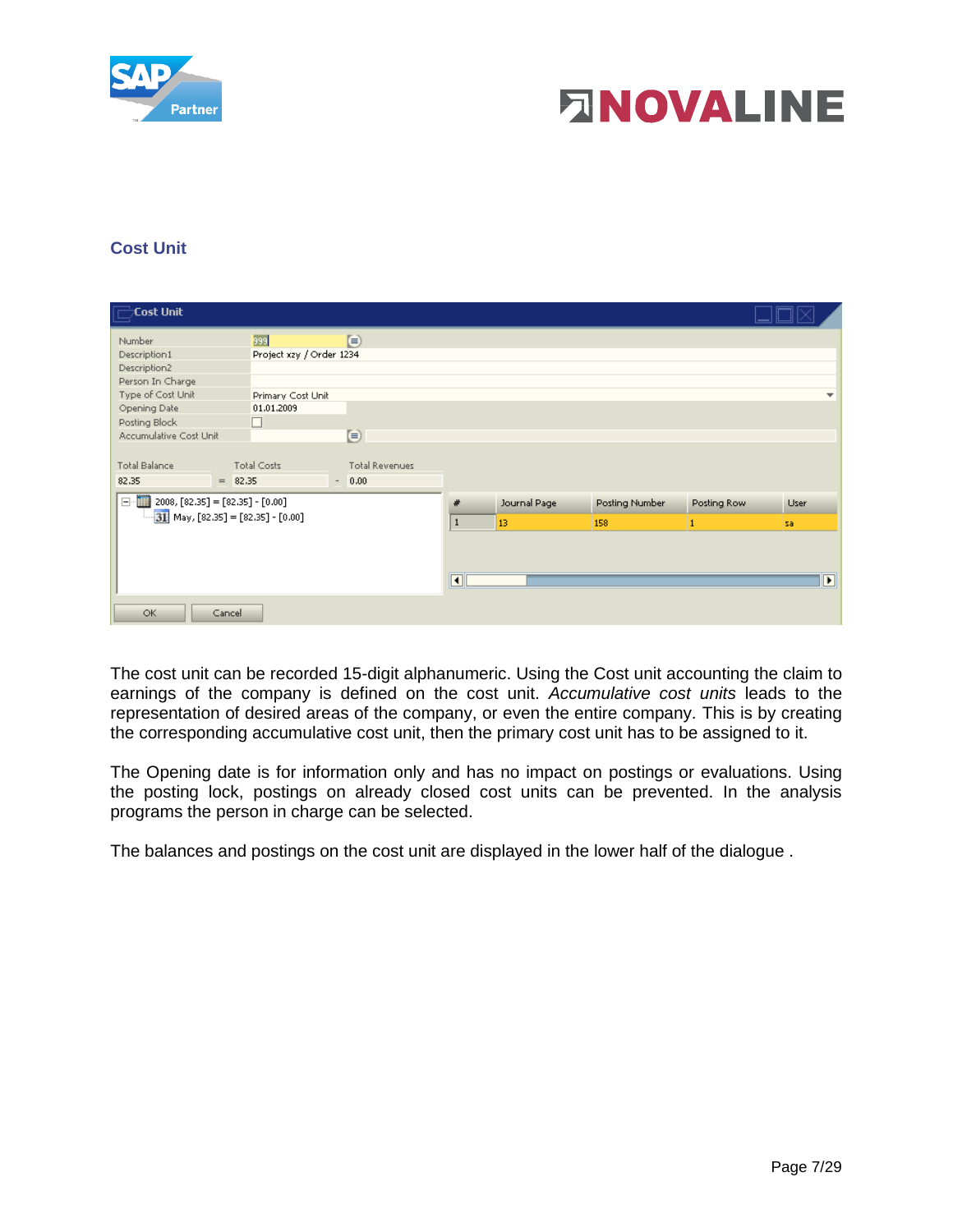



# **Cost element**

|                  | <b>Cost Element</b>                    |                                                       |                               |                      |  |  |
|------------------|----------------------------------------|-------------------------------------------------------|-------------------------------|----------------------|--|--|
| Number           |                                        | 4101                                                  | $\textcircled{\scriptsize{}}$ |                      |  |  |
| Description1     |                                        | Wages and salaries                                    |                               |                      |  |  |
|                  | Type of Cost Element                   | Standard                                              |                               |                      |  |  |
| Cost Type        | $\Rightarrow$ 10                       |                                                       | $\equiv$ costs of payroll     |                      |  |  |
| Unit of Quantity |                                        | $\Rightarrow$ hour                                    | $\overline{\phantom{a}}$      |                      |  |  |
| Cost Centre      |                                        | $\Rightarrow$ 10100                                   | Ξ                             | Rheine - Birkenallee |  |  |
| Cost Unit        |                                        |                                                       | 5                             |                      |  |  |
|                  | Offset Cost Element                    |                                                       |                               |                      |  |  |
| Parameter        | Single Printing<br>Entry of Quantities | Cost Unit/Cost Centre<br>◯ Cost Centre<br>○ Cost Unit |                               | Revenues<br>(Costs   |  |  |
| Allocation Rates |                                        |                                                       |                               |                      |  |  |
| #                | Value                                  | Description1                                          |                               | Description2         |  |  |
| OK<br>Cancel     |                                        |                                                       |                               |                      |  |  |

In the cost accounting, the cost element is the area of direct costs. Any number of cost elements can be recorded with a 15-digit alphanumeric *number,* and a 50-digit *designation*. The cost element type is generally "Standard", except for the cost elements, which serve for internal cost allocation. For more details see below. Once a cost element is stored, the type can not be changed. The assignment to a *cost type* will decide at what point it is printed in the analysis.

"Parameters" is to determine if this type of cost element is *only for cost centre, only for cost*

*units* or *for cost centre and cost units* relevant. Furthermore, it is decided whether the cost element is dedicated to the *revenues* or to the *costs*. This is crucial for the printing of the boss list. To record quantities in a posting, activate the field "Entry of Quantities". When a unit of quantity is given, this information is not to be entered on posting. It can also be determined if in the listings a printing of every posting is possible (List of cost elements, list of cost centre etc.) by activating the checkbox "Single Printing".

The structure of the costs elements in the cost accounting should always be generated in conjunction with the structure of the G/L accounts in the financial accounting and the payroll wage types. Within a G/L account or a wage type only one cost element can be saved. This coding ensures that the resulting data in the programs are delivered at the desired cost element within the cost accounting. Any number of G/L accounts or wage types in the payroll can be assembled in a cost element.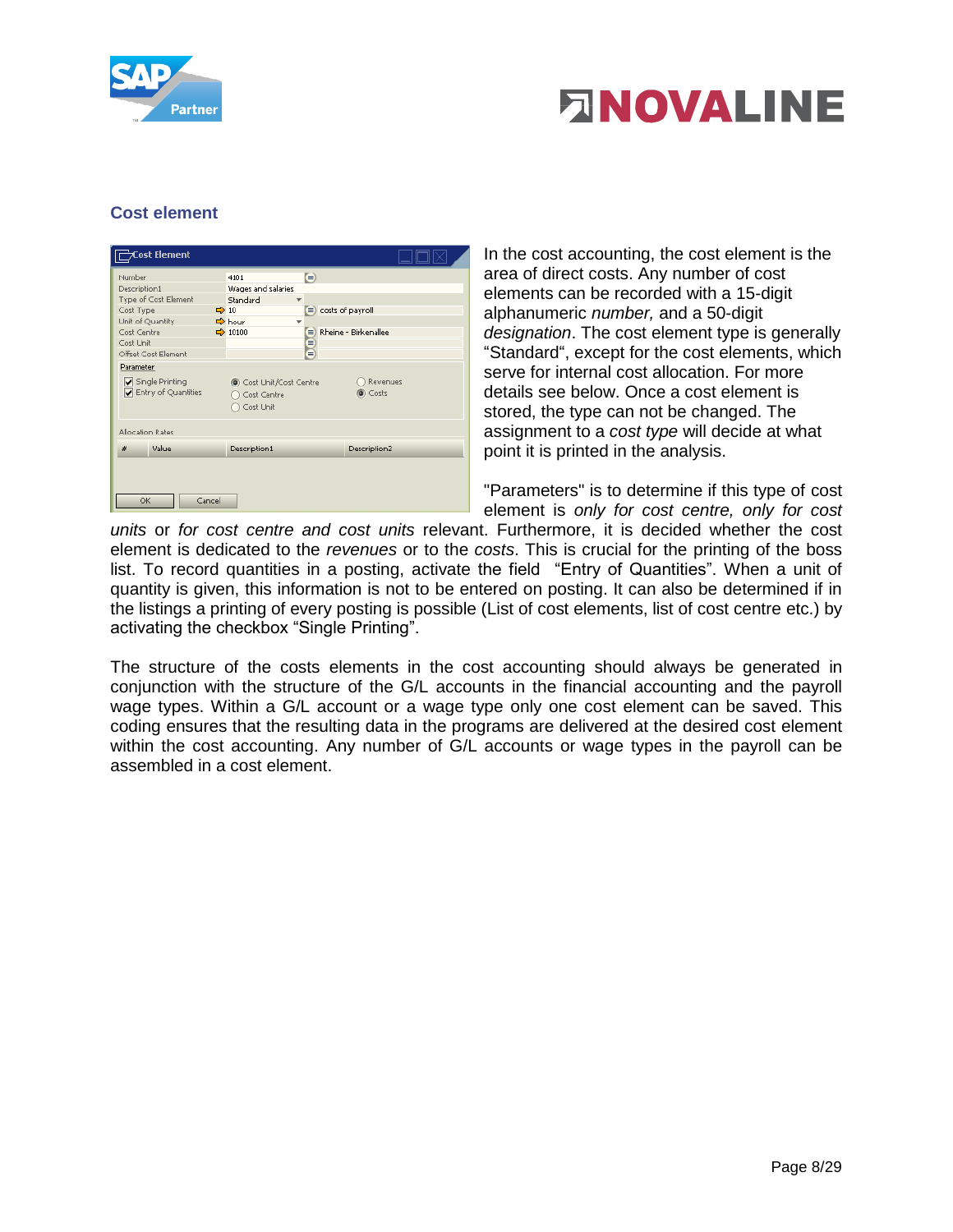



|                                                                                     | <b>Cost Element</b>                                           |                                                                                     |                            |
|-------------------------------------------------------------------------------------|---------------------------------------------------------------|-------------------------------------------------------------------------------------|----------------------------|
| Number<br>Description1<br>Cost Type<br>Unit of Quantity<br>Cost Centre<br>Cost Unit | Type of Cost Element<br>$\Rightarrow$ 31<br>$\Rightarrow$     | ⊜<br>50001<br>compensation<br>Allocation<br>v<br>$\overline{\phantom{a}}$<br>貝<br>Ξ | $\equiv$ General cost type |
| Parameter<br>Allocation Rates                                                       | Offset Cost Element<br>Single Printing<br>Entry of Quantities | 8412<br>Ξ<br>Revenues<br>Cost Unit/Cost Centre<br>Cost Centre<br>Cost Unit          | Revenues<br>(B) Costs      |
| #                                                                                   | Value                                                         | Description1                                                                        | Description2               |
| $\mathbf 1$                                                                         |                                                               | 34,50 Compensation 1 h                                                              |                            |
| $\overline{z}$                                                                      |                                                               | 150,00 Compensation 1 d                                                             |                            |
| $\overline{3}$                                                                      |                                                               |                                                                                     |                            |
| OK                                                                                  | Cancel                                                        |                                                                                     |                            |

For internal cost allocation between auxiliary plants and cost centre or cost units separate **allocation cost elements** can be established. To improve transparency certain number ranges should be created which are not used in the financial accounting or the payroll.

Any number of *allocation rates* can be saved with an own description for various areas*.*The allocation rates can be selected when posting an internal cost allocation. To minimize the workload in the posting, the offset cost account is directly registered as *Offset cost element* for posting the revenues. This cost element must be a revenue cost element.

Shall in principle the posting be effected on a certain cost centre or a certain cost unit, it can

be recorded here. This cost centre or cost unit is then accordingly proposed in the posting dialogue but can be changed at any time.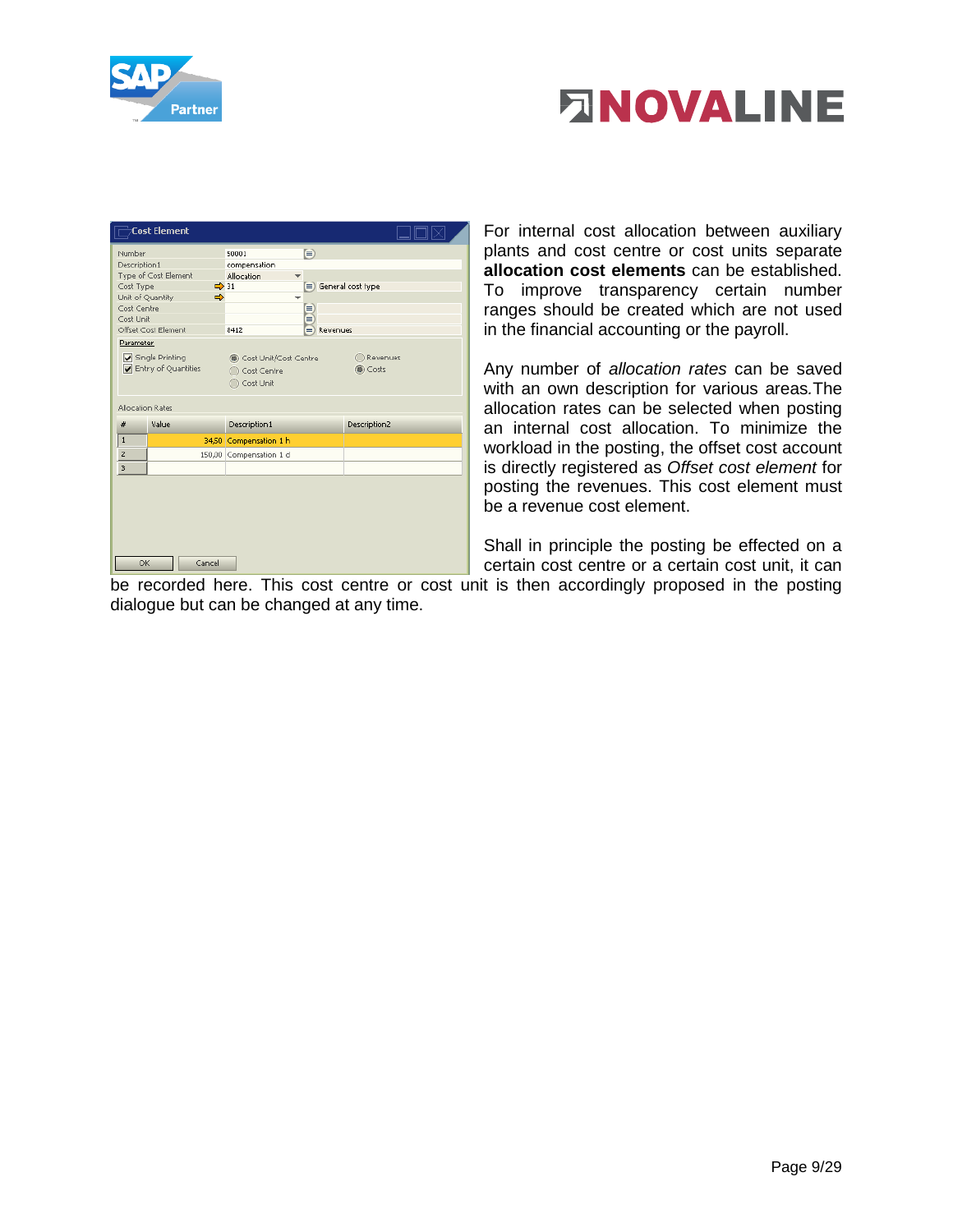



# <span id="page-9-0"></span>**Unit of quantity**

| Unit of Quantity      |        |   |  |
|-----------------------|--------|---|--|
| Identification        | hr     | Θ |  |
| Description           | hour   |   |  |
| Type of Unit Quantity | Time   |   |  |
| ОК                    | Cancel |   |  |

By unit of quantities a detailed posting can take place in the cost accounting. The cost elements are differentiated reported in the analysis per unit of quantity.

# <span id="page-9-1"></span>**Distribution of costs**

| <b>Distribution Of Costs</b>                             |                                                                                                                  |                            |
|----------------------------------------------------------|------------------------------------------------------------------------------------------------------------------|----------------------------|
| Overhead Cost Centre<br>Record No.<br>Distribution Level | 7000<br>Management<br>Ξ<br>3<br>Ξ<br>$\mathbf{1}$                                                                |                            |
| Reference Value Cost Centre<br>Reference Value           | $\mathbf{r}$<br>◯ Cost Elements<br>(Cost Types<br>Cost Types Subtotal                                            |                            |
|                                                          | From<br>Description<br>#<br>To                                                                                   | Description                |
|                                                          | $\mathbf 1$<br>∍<br>costs of payroll<br>10<br>10<br>$\overline{z}$<br>Θ                                          | ⊜<br>costs of payroll<br>⋴ |
| <b>Distribution Rate</b><br>Outgoing Cost Element        | <b>3</b> %-Rate dyn.<br>◯ %-Rate Fix<br>◯ Fixed Amount<br>0,00<br>8412<br>Revenues<br>Ξ                          |                            |
| Receiving Cost Element<br>Receiving Cost Centre          | Wages and salaries<br>4101<br>≡<br>Selected Cost Centres<br>All Primary Cost Centres<br>All Service Cost Centres |                            |
|                                                          | Description<br>#<br>From<br>To<br>Ξ<br>$\mathbf{1}$                                                              | Description<br>⊜           |
| <b>OK</b><br>Cancel                                      |                                                                                                                  |                            |

The distribution of costs in the cost accounting can be very extensive and based on absolute differentiated distribution options. The distribution shall follow the costs-by-cause principle. The cost centre that have caused the costs in above named reference value should accordingly be charged with overhead costs. Should not be distributed in accordance with costs-by-cause principles, please see "Percentage distribution of an overhead position.

99 different distributions of costs are possible on every *overhead cost centre* used for a distribution. These distributions can be stepped up. This is to ensure that values that are distributed in level 1 will be included as distribution reference value in level 2.

The *reference value* for the overhead cost allocation can be - Cost Elements

- 
- Cost Types
- Cost Types subtotals

Therefore a distribution can be handled highly variable and diverse. For the cost centres, which will serve as the reference of the distribution and where the costs should be distributed (receiving cost centre), a range can be differentiated between all cost centres, all primary cost centres or all service cost centres. About this procedure, a total programmatic adjustment to your desired cost flows and distribution principles is possible.

As *Outgoing* and *Receiving Cost Element* should be used separate cost elements. This will increase the transparency of your evaluations. It is advisable to use ranges of numbers that are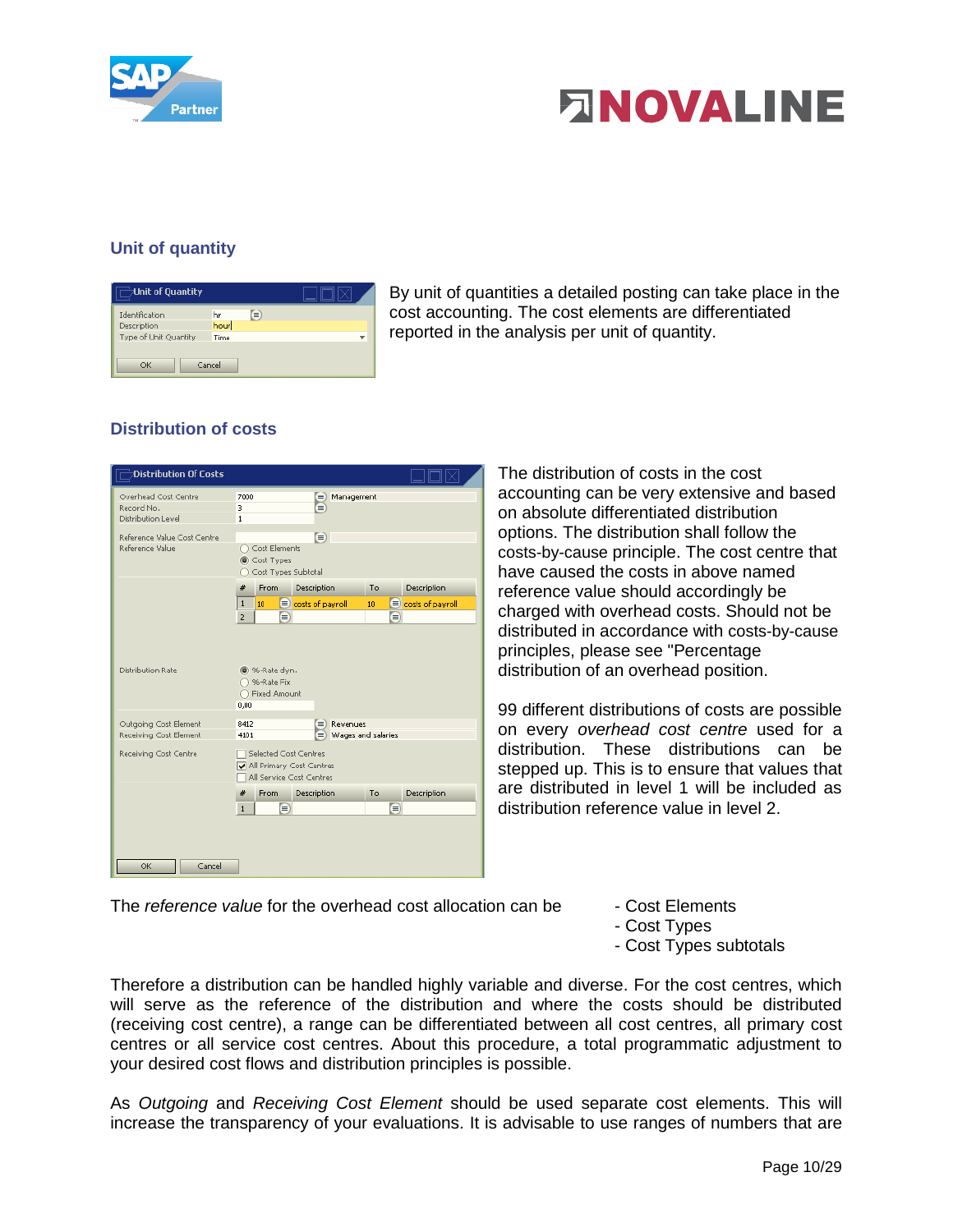



not used in the financial accounting and payroll. The outgoing cost element must be coded as revenue cost element.

# **Methods for distribution of costs**

#### <span id="page-10-0"></span>**Dynamic process**

In this method, the program determines automatically for each distribution period the distribution percentage, the overhead costs incurred will be entirely distributed to the specified cost centres. The result of the overhead cost centre for this procedure is always balanced.

The program searches in the specified cost centres for those cost pools determined as reference value for the distribution and takes them as basis for calculation. These requested cost pools can be determined under "Reference Value". For these cost pools the program automatically calculates the percentage of overhead costs per cost centres and charges the receiving cost centres registered under "receiving cost centre" and discharges the overhead cost centre.

#### <span id="page-10-1"></span>**Rigid process**

Setting a fixed percentage as preset value to be distributed in any distribution period. In this procedure the overhead costs incurred are not really distributed, but a fixed percentage will be added to the costs incurred already in the "receiving cost centres".

The program searches in the specified cost centre for those cost pools determined as reference value for the distribution and takes them as basis for calculation. These requested cost pools can be determined under "Reference Value". For these cost pools the program automatically calculates the allocation percentage as given in "Distribution Rate". This percentage will be debited to the respective cost centre and credited to the overhead cost centre.

The determination of the percentages should be based on experience.

This method thus allows even overheads that do not occur periodically (Christmas bonus, holiday pay, insurance, taxes) to be distributed evenly and not to completely mutualise them in the month in which they are actually incurred. Thus this process is particularly suitable for companies that can produce not constant.

Of course, this process leads to light surplus of costs or a deficit of costs, since in this case current percentages are formed by experience from the past. The accuracy of these percentages should therefore be regularly reviewed so that a correction can be done in case of strong deviations.

#### <span id="page-10-2"></span>**Fixed amount method**

In each distribution period the cost centres are charged with a fixed, predetermined amount and the overhead cost centres are discharged in accordance with this amount.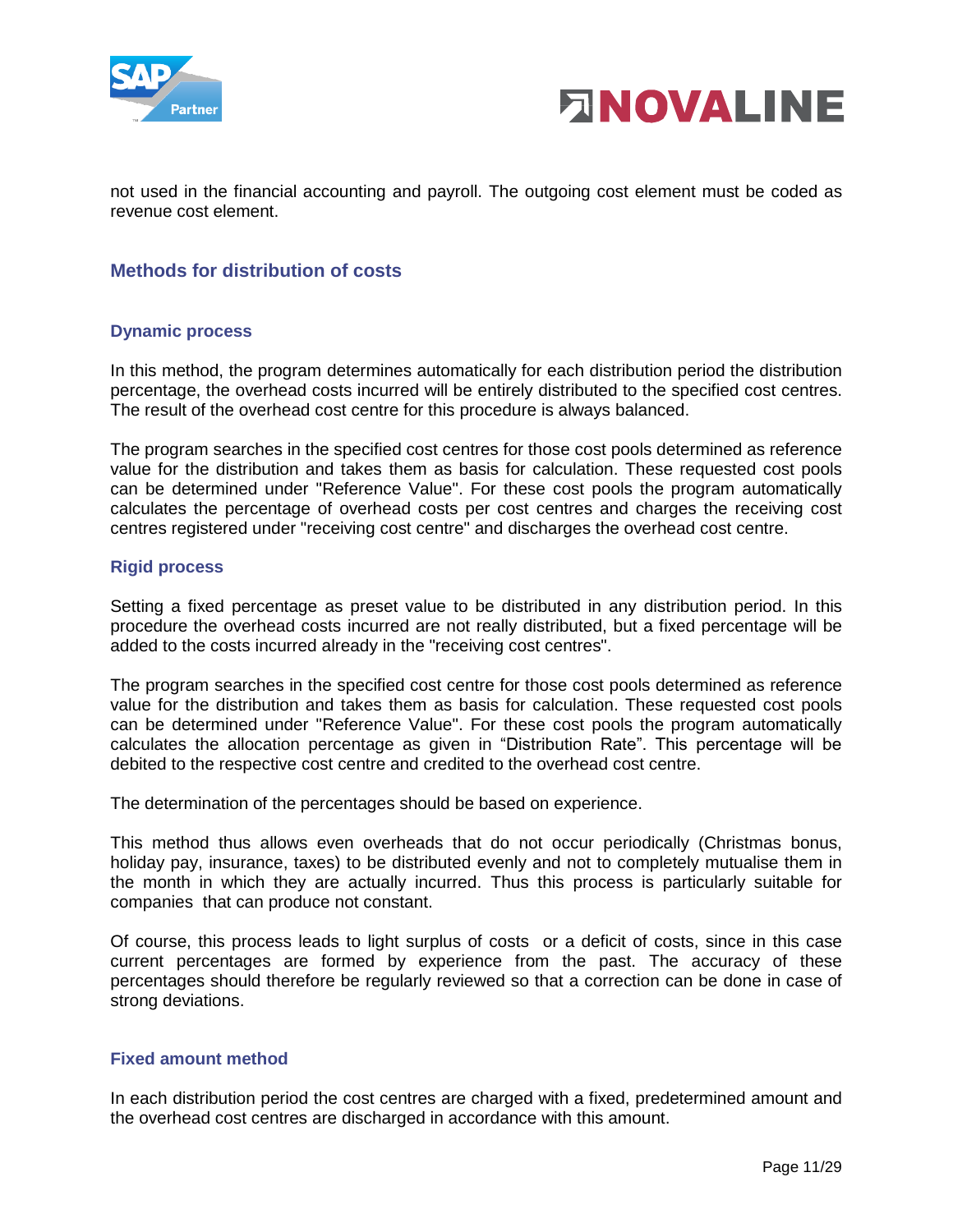



#### <span id="page-11-0"></span>**Percentage distribution of an overhead cost centre**

| <b>Distribution Of Costs</b>                             |                                                                                             |                                                     |
|----------------------------------------------------------|---------------------------------------------------------------------------------------------|-----------------------------------------------------|
| Overhead Cost Centre<br>Record No.<br>Distribution Level | 7000<br>Management<br>Ξ<br>$\mathbf{1}$<br>≡<br>$\mathbf{1}$                                |                                                     |
| Reference Value Cost Centre<br>Reference Value           | $\equiv$ Management<br>7000<br>Cost Elements<br>Cost Types<br>Cost Types Subtotal           |                                                     |
|                                                          | From<br>Description<br>#<br>$\equiv$ Bitukies<br>$\mathbf 1$<br>3002<br>$\overline{z}$<br>Ξ | Description<br>To<br>$\equiv$ Bitukies<br>3002<br>Ξ |
| Distribution Rate                                        | ◯ %-Rate dyn.<br><sup>3</sup> %-Rate Fix<br>◯ Fixed Amount<br>25.00                         |                                                     |
| Outgoing Cost Element<br>Receiving Cost Element          | 8412<br>Revenues<br>≡<br>50001<br>compensation<br>≡                                         |                                                     |
| Receiving Cost Centre                                    | Selected Cost Centres<br>All Primary Cost Centres<br>All Service Cost Centres               |                                                     |
|                                                          | Description<br>#<br><b>From</b>                                                             | Description<br>To.                                  |
|                                                          | $\mathbf{1}$<br>= First Cost Centre<br>$\mathbf{1}$<br>2<br>⊟                               | ⊜<br>Θ                                              |
| Update<br>Cancel                                         |                                                                                             |                                                     |

If a fixed percentage of an overhead cost centre is to be reposted automatically to one or more cost centres, the same overhead cost centre has to be entered as "reference-value cost centre". In the field "Reference value", enter all cost types except the revenues.

The example on the left side shows a distribution of 25% of Management costs to cost centre 1.

Is a different reference-value cost centre than the above entered overhead cost centre provided, the values of this cost centre will serve as basis of the distribution.

In this method, the costs-by-cause principle is overridden.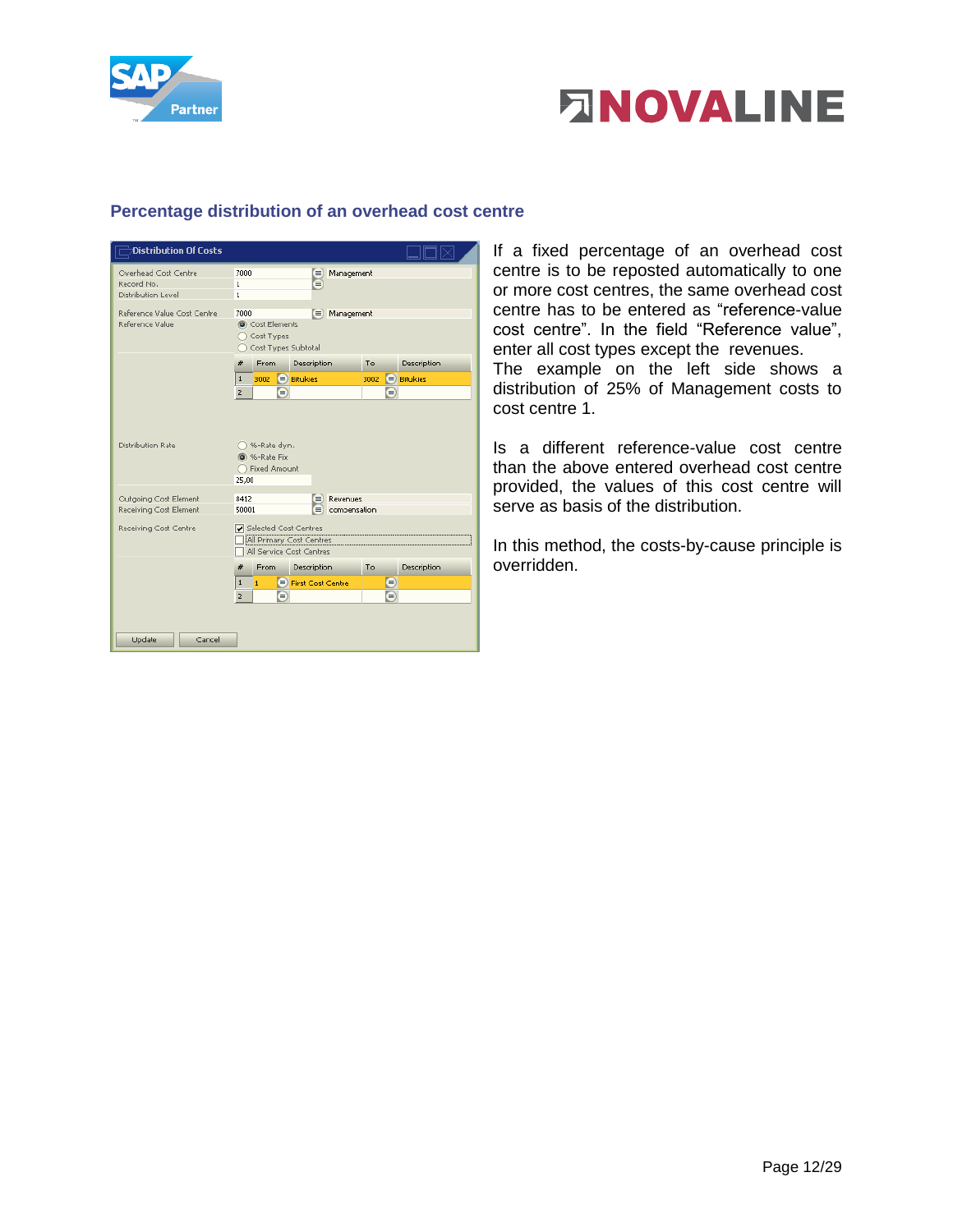



# <span id="page-12-0"></span>**Overhead cost distribution using Accumulative Overhead Cost Centre**

To simplify the creation of an overhead cost distribution and its accompanying maintenance of master data, you can waive a large number of distribution rates by adding accumulative overhead cost centres **(Accumulative OCC)**.

In the overhead cost distribution those costs, which were posted on the Overhead Cost Centres **(OCC),** are reposted automatically to 100% on the corresponding Accumulative OCC and in the same run distributed per percentage on the Primary Cost Centre **(PCC)**. Costs that are posted directly to the Accumulative OCC are also spread over the PCC.

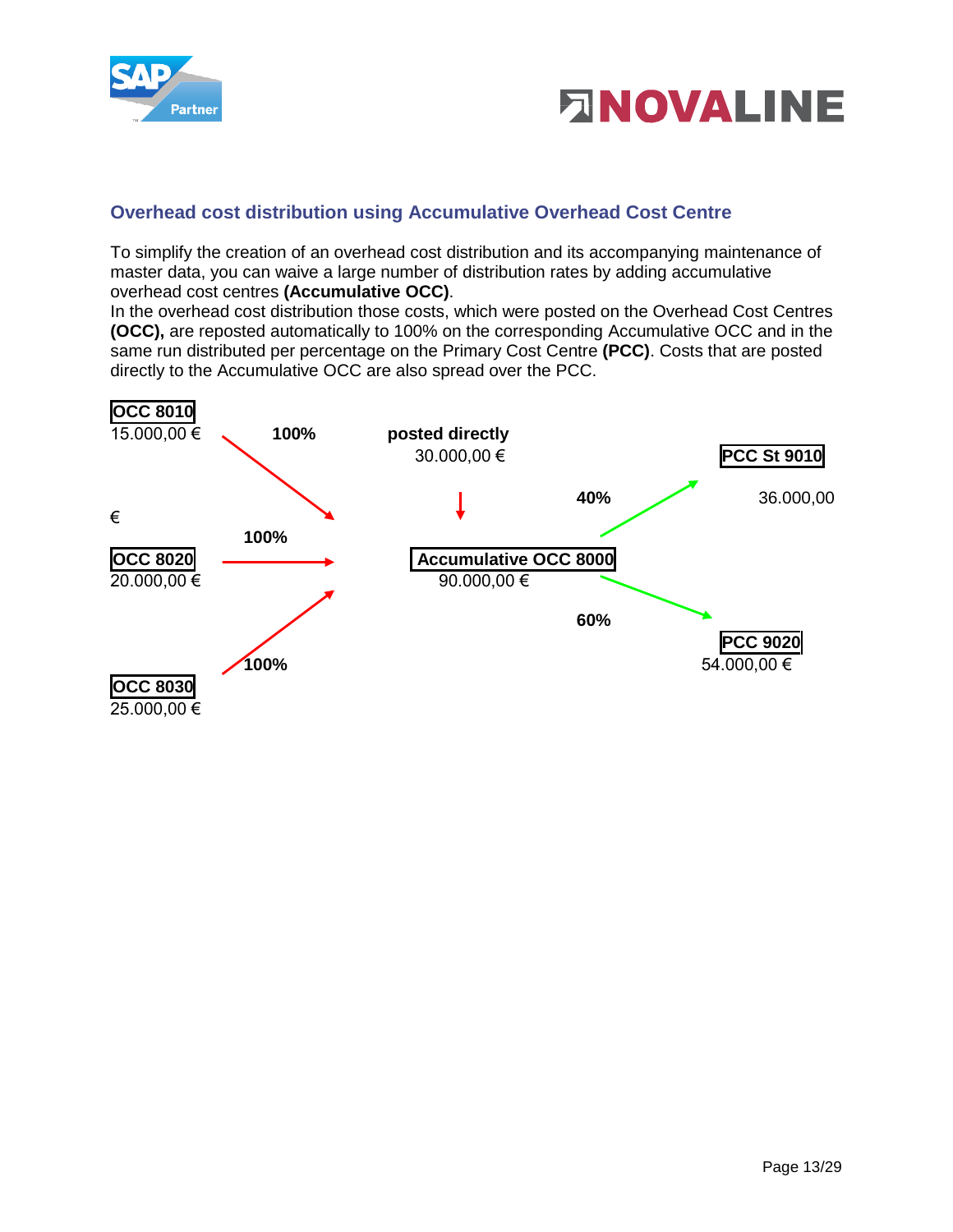



| $\Box$ Distribution Of Costs                                             | Settings for distribution rates to OCC:                                                                                                                                             |                            |
|--------------------------------------------------------------------------|-------------------------------------------------------------------------------------------------------------------------------------------------------------------------------------|----------------------------|
| Overhead Cost Centre<br>Record No.<br>Distribution Level                 | ■ Incidental Wage Coosts<br>7010<br>Ξ<br>$\mathbf{1}$<br>$\mathbf{1}$                                                                                                               | Same OCC in<br>both fields |
| Reference Value Cost Centre<br>Reference Value                           | $\equiv$ Incidental Wage Coosts<br>7010<br><b>O</b> Cost Elements<br>◯ Cost Types<br>C Cost Types Subtotal                                                                          |                            |
|                                                                          | Description<br>Description<br>From<br>To<br><b>E</b> Last Cost Element<br>First Cost Element<br>9999<br>  1<br>⊜<br>⊜<br>$\overline{2}$                                             | All cost elements          |
| Distribution Rate                                                        | ○ %-Rate dyn.<br>(3) %-Rate Fix<br>◯ Fixed Amount<br>100,00                                                                                                                         | Distribution rate 100%     |
| Outgoing Cost Element<br>Receiving Cost Element<br>Receiving Cost Centre | $\equiv$ Reposting from Accumulative OCC<br>6030<br>$\equiv$ Reposting to Accumulative OCC<br>6010<br>Selected Cost Centres<br>All Primary Cost Centres<br>All Service Cost Centres |                            |
|                                                                          | <b>Description</b><br>Description<br>To<br>From<br>Accumulative Co 5999<br>■ Accumulative Co<br>5999<br>  1<br>⊜<br>⊜<br>$\overline{2}$                                             | <b>Accumulative OCC</b>    |
| Update<br>Cancel                                                         |                                                                                                                                                                                     |                            |

Should PCC be charged with different percentage rates, every sentence is to be set up with a new **record number (Record No).**

The OCC (and possibly Accumulative OCC) will be charged from the current financial accounting. Prior to the distribution of OC the postings must be journaled.

In the OC-distribution the values of the OCC are reposted on the Accumulative OCC and then these values are distributed from the Accumulative OCC to the PCC.

For a new Accumulative OCC the type of cost centre has to be coded as OCC.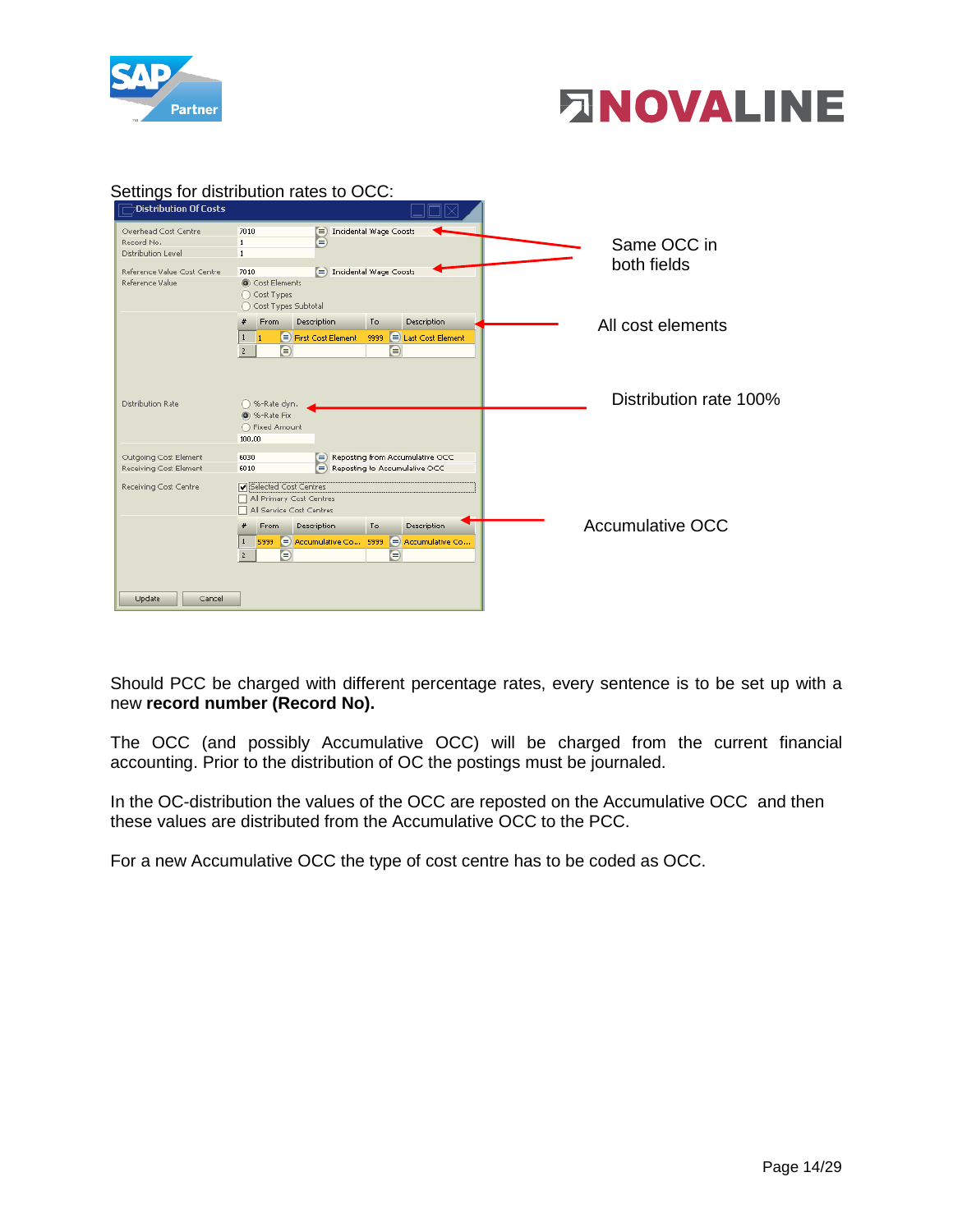



#### <span id="page-14-0"></span>**Supply of costs**

| Supply of Costs                |              |               |              |                       |                                |  |
|--------------------------------|--------------|---------------|--------------|-----------------------|--------------------------------|--|
| Number                         | 7010         |               | $\mathbf{E}$ | Incidental Wage Costs |                                |  |
| Record No.                     | 1            | ∍             |              |                       |                                |  |
| Values                         | Cost Element |               | Cost Centre  |                       |                                |  |
| Unit of Quantity               |              | <b>□</b> Unit | ÷            |                       |                                |  |
| Distribution Rate              |              | 12,50         |              |                       |                                |  |
| Outgoing Cost Element → 8020   |              |               |              | Ξ                     | Revenues Supply of Costs Wages |  |
| Receiving Cost Element => 7020 |              |               |              | ▤                     | Supply of Costs Wages          |  |
|                                |              |               |              |                       |                                |  |
|                                |              |               |              |                       |                                |  |
|                                |              |               |              |                       |                                |  |
|                                |              |               |              |                       |                                |  |
| <b>OK</b>                      | Cancel       |               |              |                       |                                |  |
|                                |              |               |              |                       |                                |  |

|                | Supply of Costs                   |                                       |                       |                            |
|----------------|-----------------------------------|---------------------------------------|-----------------------|----------------------------|
| Number         | 7010<br>Record No.<br>1<br>Values | Θ<br>⊜<br>Cost Element<br>Cost Centre | Incidental Wage Costs |                            |
| #              | From Cost Element                 | Description                           | To Cost Element       | Description                |
| 1              | $\Rightarrow$ 1                   | ⊟<br><b>First Cost Element</b>        | □ 9999                | $\equiv$ Last Cost Element |
| $\overline{2}$ | ➾                                 | ▤                                     | ⊜<br>➾                |                            |
|                |                                   |                                       |                       |                            |
|                | OK.                               | Cancel                                |                       |                            |

|                | Supply of Costs    |                     |                         |                       |                         |  |
|----------------|--------------------|---------------------|-------------------------|-----------------------|-------------------------|--|
| Number         |                    | 7010                | $\equiv$                | Incidental Wage Costs |                         |  |
| Record No.     |                    | ⊜<br>1              |                         |                       |                         |  |
|                | Values             | Cost Element        | Cost Centre             |                       |                         |  |
|                | Select Cost Centre |                     | All Primary Cost Centre |                       | All Service Cost Centre |  |
| #              | From Cost Centre   | Description         |                         | To Cost Centre        | Description             |  |
| 1              | $\Rightarrow$ 5100 | Ξ)<br>digger 1602 D |                         | $\Rightarrow$ 5200    | ■ truck MAN 16320       |  |
| $\overline{2}$ | ⇨                  | Ξ)                  |                         | ⇨                     | ⊜                       |  |
|                |                    |                     |                         |                       |                         |  |
|                |                    |                     |                         |                       |                         |  |
|                | OK                 | Cancel              |                         |                       |                         |  |

The supply of costs is a quantity-based method of the overhead cost distribution. As a basis, the amount of the distribution is made of one or more cost types. This method is particularly qualified for the construction cost accounting. The impact of productive wage hours with an allocation-€ rate reflects the different seasonal employment. A backward distribution of the surplus or the deficit contributes to the overhead distribution, with absolute accuracy.

For each overhead cost centre up to 99 different overhead cost allocations are possible. As reference value *cost types* can be specified. These must be coded with a *quantity unit.* The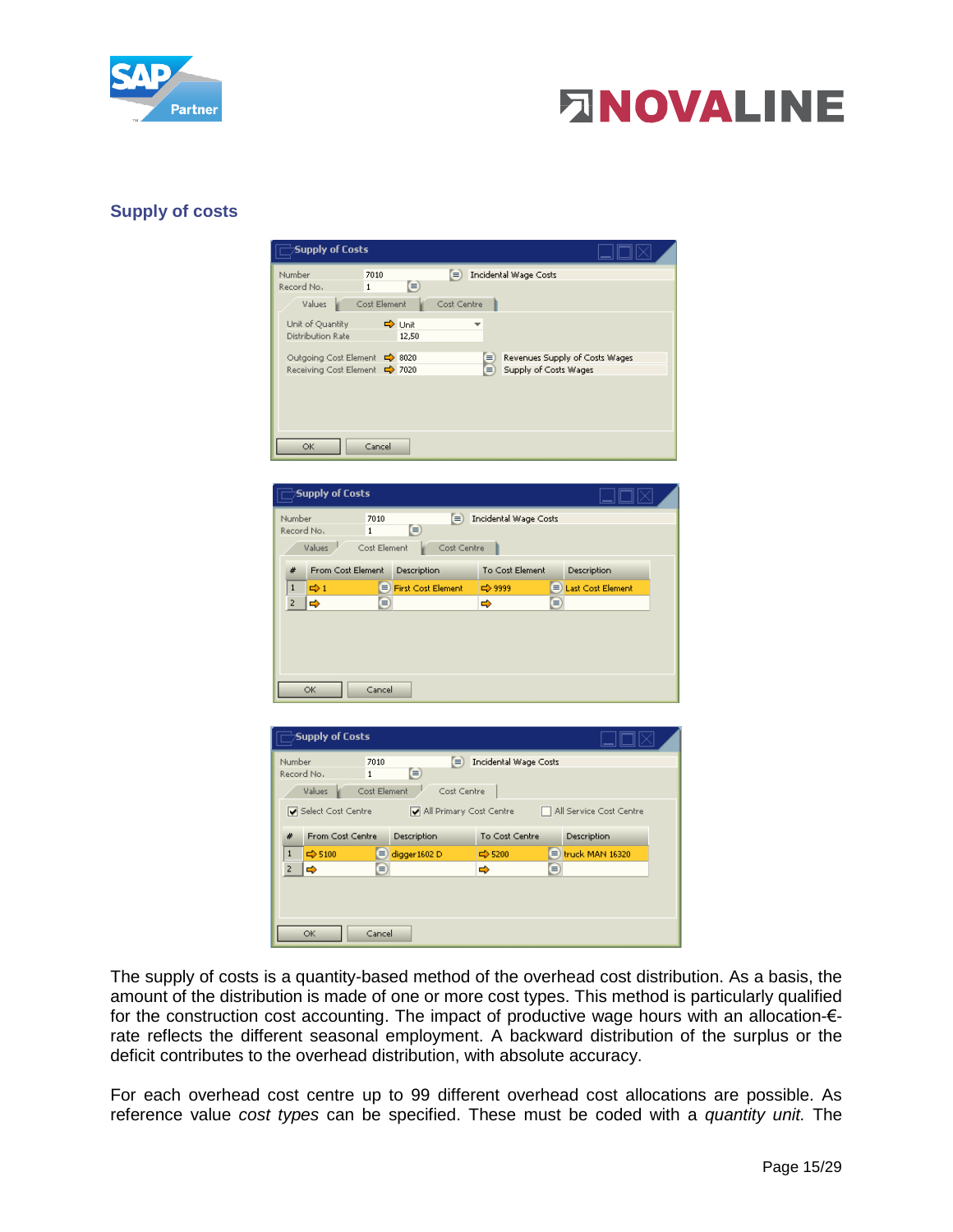



*outgoing* and the *receiving cost element* should be cost elements with a separate range of numbers. This will increase the transparency of reporting. The outgoing cost element should be defined as revenue cost element.

As receiving cost centre a selection of cost centres can be taken or it can be selected all primary or all service cost centres.

# <span id="page-15-0"></span>**Entry**

In the Entry programs, the data from financial accounting and payroll are assumed, manual postings can be additionally recorded (internal cost allocation, reposting, charging - discharging). The overhead cost allocation and the supply of costs can be done here as well as printing a journal. Postings can be stored and automatically supplied per period in the program Recurring Postings.

# <span id="page-15-1"></span>**Entry of Costs**

#### <span id="page-15-2"></span>**Charge / Discharge**

| <b>Entry of Costs</b>                         |                                 |                                 |       |                          |                   |                                                                                  |                          |  |
|-----------------------------------------------|---------------------------------|---------------------------------|-------|--------------------------|-------------------|----------------------------------------------------------------------------------|--------------------------|--|
| Posting Type<br>Document Number               | <b>Internal Document Number</b> | Charge/Discharge<br>▼<br>3<br>3 |       |                          |                   | 02.11.2009<br>Document Date<br>Posting Month<br>November<br>Posting Year<br>2009 |                          |  |
| Cost Element<br>Cost Centre<br>Cost Unit      |                                 | 7020<br>5100                    |       |                          | Ε<br>Ξ<br>▤       | Supply of Costs Wages<br>digger 1602 D                                           |                          |  |
| Amount<br>Allocation Rate<br>Quantity<br>Unit |                                 | 300,00<br>0.00                  |       |                          | ⊜                 |                                                                                  |                          |  |
| Cost Element<br>Cost Centre<br>Cost Unit      | Ξ<br>Î                          |                                 |       |                          |                   |                                                                                  |                          |  |
| Posting Text 1<br>Posting Text 2              |                                 | Charging digger                 |       |                          |                   |                                                                                  |                          |  |
| #                                             | Revenues/Costs                  | Value                           | Quant |                          | Unit Cost Element | Cost Centre                                                                      | Cost Uni <sup>4</sup>    |  |
| 450                                           | Revenues                        | $= -112,00$                     | 0.00  |                          | $-3730$           | 32500                                                                            |                          |  |
| 451                                           | Costs                           | $= 79.66$                       | 0,00  | ÷                        | 4830              | 7000                                                                             |                          |  |
| 452                                           | Costs                           | $= 79,66$                       | 0.00  | ÷                        | 4830              | 7000                                                                             |                          |  |
| 453                                           | Costs                           | $= -111,00$                     | 0.00  | ٠                        | 4120              | 10000                                                                            |                          |  |
| 454                                           | Costs                           | $= 111,00$                      | 0,00  | ÷                        | 4110              | 10000                                                                            |                          |  |
| 455                                           | Costs                           | $= -111,00$                     | 0,00  | $\overline{\phantom{a}}$ | 4120              | 10000                                                                            |                          |  |
| 456                                           | Costs                           | $= 111,00$                      | 0.00  |                          | $= 4110$          | 10000                                                                            |                          |  |
| 457                                           | Costs                           | $\frac{1}{2}$ 300,00            | 0.00  |                          | $-17020$          | 5100                                                                             | ┯                        |  |
| $\left  \right $                              |                                 |                                 |       |                          |                   |                                                                                  | $\overline{\phantom{a}}$ |  |
| ÂΙ<br>Filter<br>Add<br>Cancel<br>All Users    |                                 |                                 |       |                          |                   |                                                                                  |                          |  |

Charging and discharging of cost centres and cost units for manual posting of costs and revenues.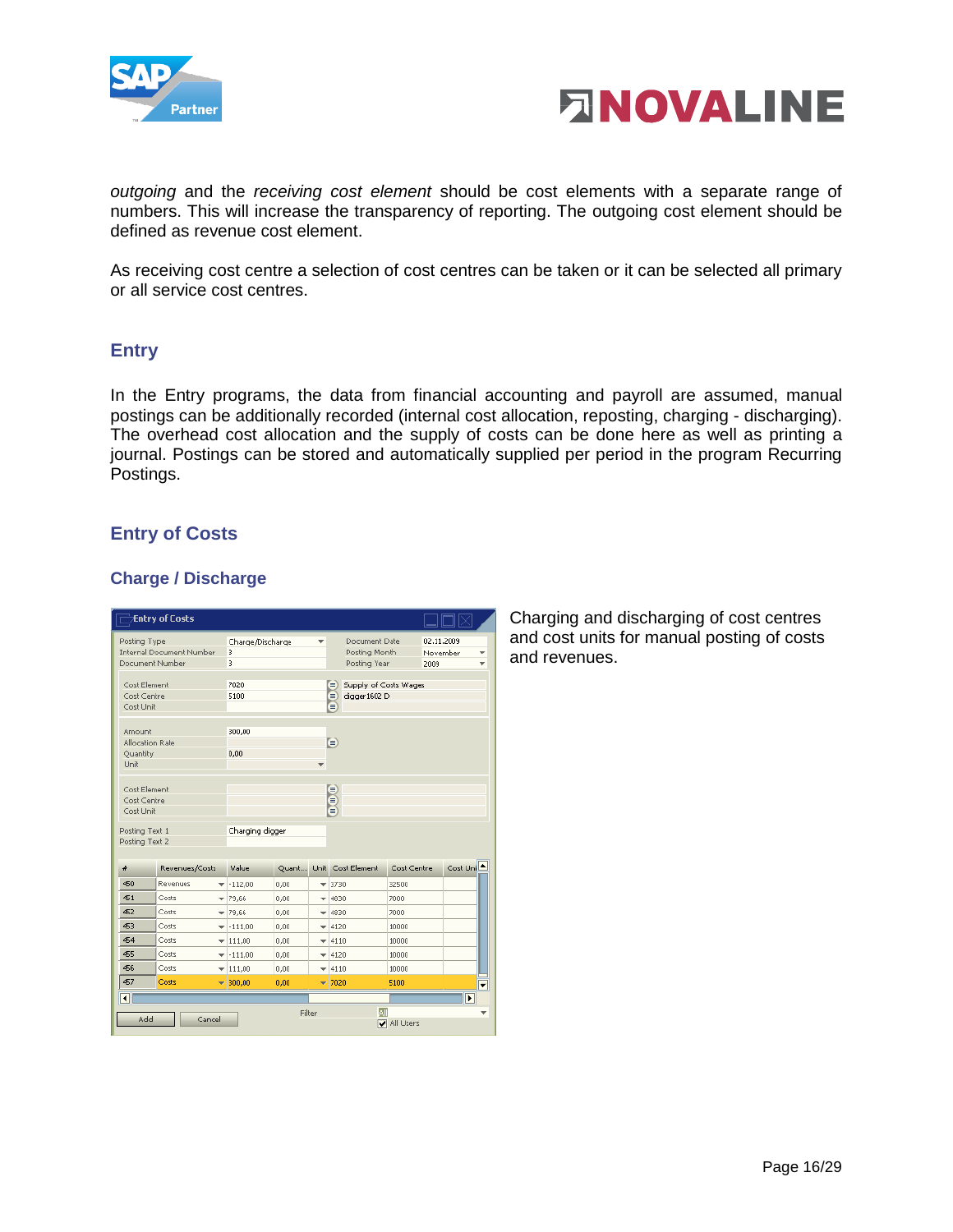



# <span id="page-16-0"></span>**Reposting**

|                                                           | <b>Entry of Costs</b>                                                 |                                                |          |                                                        |                                                 |                                                                                  |          |  |  |  |
|-----------------------------------------------------------|-----------------------------------------------------------------------|------------------------------------------------|----------|--------------------------------------------------------|-------------------------------------------------|----------------------------------------------------------------------------------|----------|--|--|--|
| Posting Type<br>Document Number                           | <b>Internal Document Number</b>                                       | Reposting<br>٠<br>4<br>$\overline{\mathbf{4}}$ |          |                                                        |                                                 | 02.11.2009<br>Document Date<br>Posting Month<br>November<br>Posting Year<br>2009 |          |  |  |  |
| Cost Element<br>Cost Centre<br>Cost Unit                  |                                                                       | 3002<br>5100                                   |          |                                                        | <b>Bitukies</b><br>Ξ<br>digger 1602 D<br>Ξ<br>Ξ |                                                                                  |          |  |  |  |
| Amount<br>Allocation Rate<br>Quantity<br>Unit             |                                                                       | 300,00<br>20,00<br>$\Rightarrow$ hour          |          | $\overline{\phantom{a}}$                               | ⊜                                               |                                                                                  |          |  |  |  |
| 3002<br>Cost Element<br>10100<br>Cost Centre<br>Cost Unit |                                                                       |                                                |          | <b>Bitukies</b><br>≡<br>Rheine - Birkenallee<br>Ξ<br>Ξ |                                                 |                                                                                  |          |  |  |  |
| Posting Text 1<br>Posting Text 2                          |                                                                       | Charg 10100<br>discharg 5100                   |          |                                                        |                                                 |                                                                                  |          |  |  |  |
| #                                                         | Revenues/Costs                                                        | <b>Value</b>                                   | Quant    |                                                        | Unit Cost Element                               | Cost Centre                                                                      | Cost Uni |  |  |  |
| 450                                                       | Revenues                                                              | $-112,00$                                      | 0,00     |                                                        | $= 3730$                                        | 32500                                                                            |          |  |  |  |
| 451                                                       | Costs                                                                 | $= 79,66$                                      | 0,00     |                                                        | $= 4830$                                        | 7000                                                                             |          |  |  |  |
| 452                                                       | Costs                                                                 | $= 79.66$                                      | 0.00     |                                                        | $= 4830$                                        | 7000                                                                             |          |  |  |  |
| 453                                                       | Costs                                                                 | $= -111,00$                                    | 0,00     |                                                        | $= 4120$                                        | 10000                                                                            |          |  |  |  |
| 454                                                       | Costs                                                                 | $= 111,00$                                     | 0,00     |                                                        | $= 4110$                                        | 10000                                                                            |          |  |  |  |
| 455                                                       | Costs                                                                 | $= -111,00$                                    | 0,00     |                                                        | $= 4120$                                        | 10000                                                                            |          |  |  |  |
| 456                                                       | Costs                                                                 | $= 111,00$                                     | 0,00     |                                                        | $= 4110$                                        | 10000                                                                            |          |  |  |  |
| 457                                                       | Costs                                                                 | $\frac{1}{2}$ -300,00                          | $-20,00$ |                                                        | $h = 3002$                                      | 5100                                                                             | ▼        |  |  |  |
| ◥<br>Add                                                  | $\overline{\phantom{a}}$<br>ΙĀΠ<br>Filter<br>÷<br>Cancel<br>All Users |                                                |          |                                                        |                                                 |                                                                                  |          |  |  |  |

Transfers from cost centre/profit centre to cost centre/profit centre. Postings can only be made from costs to costs or revenues to revenues.

´

# <span id="page-16-1"></span>**Internal Cost Allocation**

|                                                                                                                           | <b>Entry of Costs</b>           |        |                                 |          |    |                     |                                                |             |                                |          |  |
|---------------------------------------------------------------------------------------------------------------------------|---------------------------------|--------|---------------------------------|----------|----|---------------------|------------------------------------------------|-------------|--------------------------------|----------|--|
| Posting Type<br>Document Number                                                                                           | <b>Internal Document Number</b> | 5<br>5 | <b>Internal Cost Allocation</b> |          |    |                     | Document Date<br>Posting Month<br>Posting Year |             | 02.11.2009<br>November<br>2009 |          |  |
| Cost Element<br>Cost Centre<br>Cost Unit                                                                                  |                                 |        | 50001<br>10100                  |          |    | Ξ<br>Ξ<br>Ξ         | compensation<br>Rheine - Birkenallee           |             |                                |          |  |
| Amount<br>Allocation Rate<br>Quantity<br><b>Unit</b>                                                                      |                                 | hour   | 250,00<br>25,00<br>10.00        |          |    | Θ                   |                                                |             |                                |          |  |
| Cost Element<br>8412<br>Revenues<br>Ξ<br>Cost Centre<br>5999<br>Accumulative Cost Centre Equipment<br>Ξ<br>Cost Unit<br>Ξ |                                 |        |                                 |          |    |                     |                                                |             |                                |          |  |
| Posting Text 1<br>Posting Text 2                                                                                          |                                 |        |                                 |          |    |                     |                                                |             |                                |          |  |
| #                                                                                                                         | Revenues/Costs                  |        | Value                           | Quant    |    |                     | Unit Cost Element                              | Cost Centre |                                | Cost Uni |  |
| 452                                                                                                                       | Costs                           |        | $= 79.66$                       | 0.00     |    | $= 4830$            |                                                | 7000        |                                |          |  |
| 453                                                                                                                       | Costs                           |        | $= -111.00$                     | 0,00     |    | $= 4120$            |                                                | 10000       |                                |          |  |
| 454                                                                                                                       | Costs                           |        | $= 111,00$                      | 0,00     |    | $= 4110$            |                                                | 10000       |                                |          |  |
| 455                                                                                                                       | Costs                           | ÷      | $-111,00$                       | 0,00     | ÷  | 4120                |                                                | 10000       |                                |          |  |
| 456                                                                                                                       | Costs                           |        | $-111.00$                       | 0.00     |    | $= 4110$            |                                                | 10000       |                                |          |  |
| 457                                                                                                                       | Costs                           |        | $-300,00$                       | $-20.00$ | h. | $= 3002$            |                                                | 5100        |                                |          |  |
| 458                                                                                                                       | Costs                           |        | $= 300,00$                      | 20.00    | h. | $= 3002$            |                                                | 10100       |                                |          |  |
| 459                                                                                                                       | Costs                           |        | $= 250,00$                      | 10.00    | ħ. | $\frac{1}{2}$ 50001 |                                                | 10100       |                                | ٠        |  |
| $\overline{\bullet}$                                                                                                      |                                 |        |                                 |          |    |                     |                                                |             |                                | ▶        |  |
| Add                                                                                                                       | Cancel                          |        |                                 | Filter   |    |                     | All                                            | All Users   |                                |          |  |

Internal cost allocation between auxiliary plants and cost centres or profit centres (see also "Master Data", "Allocation Cost Element").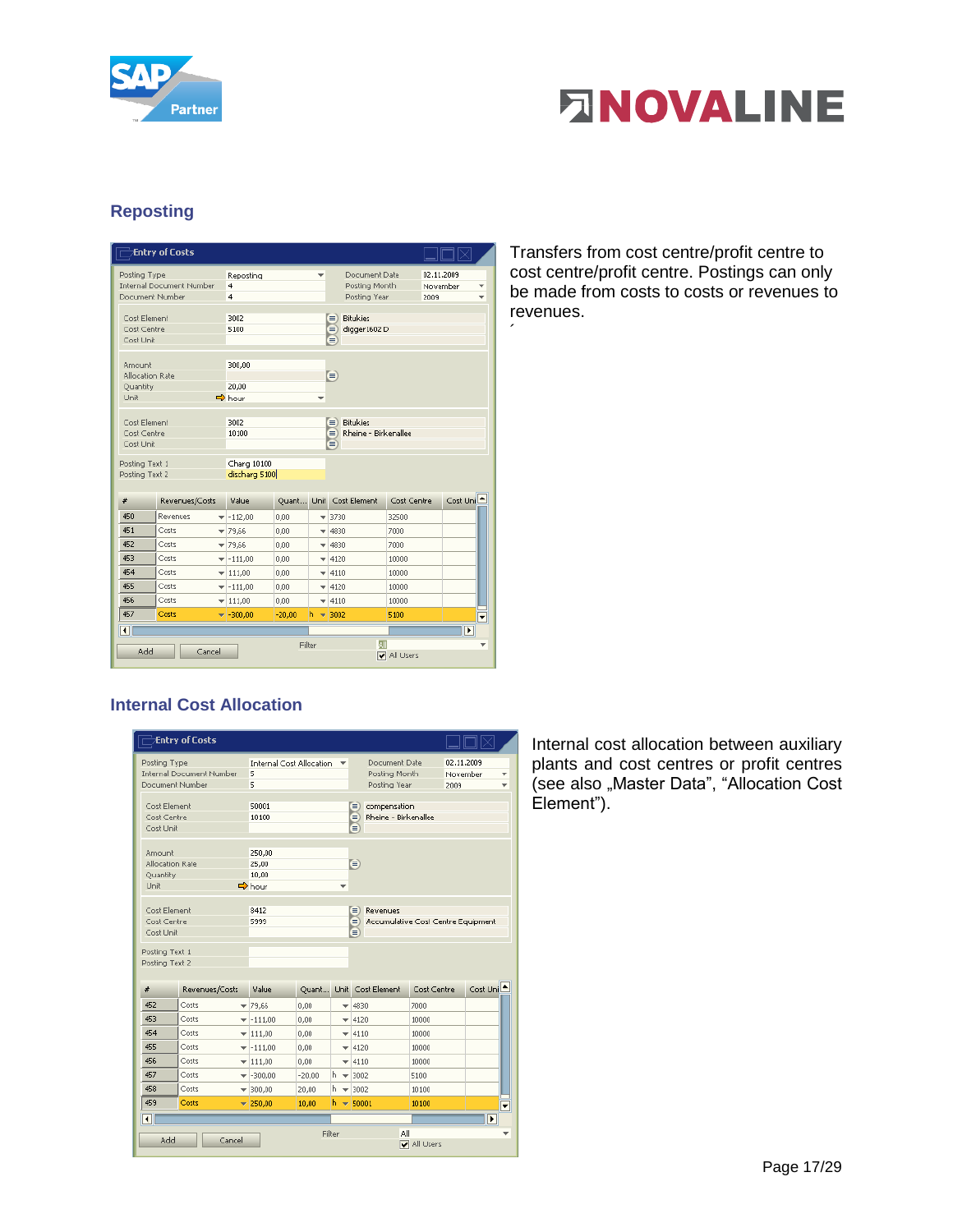

# **ENOVALINE**

# <span id="page-17-0"></span>**Journal**

| #                       | Journal Page | Document Date | Value             | Revenues                            | Cost Elem | Cost Centre | Quan     | <b>Unit</b>                     | Posting Text 1                   |
|-------------------------|--------------|---------------|-------------------|-------------------------------------|-----------|-------------|----------|---------------------------------|----------------------------------|
| 37                      | 0            | 2009-04-21    | $-27.29$          | Revenues $\mathbf$                  | 3730      | 50101       | 0.00     |                                 | ▼ Automatische Za                |
| 38                      | 0            | 2009-04-21    | $-126.05$         | Revenues $\mathbf$                  | 3730      | 10300       | 0.00     |                                 | ▼ Automatische Za                |
| 39                      | 0            | 2009-04-21    | $-1,260,50$       | Revenues $\rightarrow$              | 3730      | 10300       | 0,00     |                                 | ▼ Automatische Za                |
| 40                      | 0            | 2009-04-21    | $-33,60$          | Revenues $\rightarrow$              | 3730      | 10001       | 0,00     |                                 | ₩ Automatische Za                |
| 41                      | 0            | 2009-04-21    | $-462,18$         | Revenues $\rightarrow$              | 3730      | 32500       | 0,00     |                                 | ▼ Automatische Za                |
| 42                      | Ŭ.           | 2009-04-21    | 44.65             | Revenues $\rightarrow$              | 8700      | 7000        | 0.00     |                                 | ▼ Automatische Za                |
| 43                      | $\theta$     | 2009-05-01    | $-112.00$         | Revenues $\mathbf$                  | 3730      | 32500       | 0.00     |                                 | ▼ Automatische Za                |
| 44                      | 0            | 2009-05-10    | 79.66             | Costs<br>$\overline{\phantom{a}}$   | 4830      | 7000        | 0.00     |                                 | Software Fibu N                  |
| 45                      | 0            | 2009-06-10    | 79.66             | Costs                               | $= 4830$  | 7000        | 0.00     |                                 | ▼ Software Fibu N                |
| 46                      | 0            | 2009-07-13    | $-111.00$         | Costs                               | $= 4120$  | 10000       | 0.00     | ▼                               |                                  |
| 47                      | 0            | 2009-07-13    | 111.00            | Costs                               | $= 4110$  | 10000       | 0.00     | $\overline{\phantom{a}}$        |                                  |
| 48                      | 0            | 2009-07-13    | $-111,00$         | Costs                               | $= 4120$  | 10000       | 0,00     | ▼                               |                                  |
| 49                      | 0            | 2009-07-13    | 111,00            | Costs                               | $= 4110$  | 10000       | 0,00     | ▼                               |                                  |
| 50                      | 0            | 2009-11-02    | $-300,00$         | Costs                               | $= 3002$  | 5100        | $-20.00$ | hour                            | $\blacktriangledown$ Charg 10100 |
| 51                      | 0            | 2009-11-02    | 300.00            | Costs                               | $= 3002$  | 10100       | 20.00    | hour                            | $\blacktriangledown$ Charg 10100 |
| 52                      | 0            | 2009-11-02    | 250.00            | Costs<br>$\overline{\phantom{a}}$   | 50001     | 10100       | 10.00    | hour<br>v                       |                                  |
| 53                      | $\theta$     | 2009-11-02    | 250,00            | Revenues<br>$\overline{\mathbf{v}}$ | 8412      | 5999        | 10.00    | hour<br>$\overline{\mathbf{v}}$ |                                  |
| $\overline{\mathbf{R}}$ |              |               |                   |                                     |           |             |          |                                 | E                                |
| Journalize              | Cancel       |               | $\nabla$ Printing |                                     |           | User        |          | sa                              |                                  |

The posted or assumed entries are faced with the fictional journal of the cost, and are therefore not saved permanently. They can still be changed or deleted. Only through journalising entries are permanently saved and can only be removed by reversal entry.

|                         | <b>Journal</b>                                                       |               |             |                                      |           |             |           |                                  |                          |  |
|-------------------------|----------------------------------------------------------------------|---------------|-------------|--------------------------------------|-----------|-------------|-----------|----------------------------------|--------------------------|--|
| #                       | Journal Page                                                         | Document Date | Value       | Revenues                             | Cost Elem | Cost Centre | Quan Unit |                                  | E<br>Posting Text 1      |  |
| 37                      | 22                                                                   | 2009-04-21    | $-27.29$    | Revenues $\mathbf$                   | 3730      | 50101       | 0.00      | ÷                                | Automatische Za          |  |
| 38                      | 22                                                                   | 2009-04-21    | $-126.05$   | Revenues =                           | 3730      | 10300       | 0.00      | $\overline{\phantom{a}}$         | Automatische Za          |  |
| 39                      | 22                                                                   | 2009-04-21    | $-1,260,50$ | Revenues $\mathbf$                   | 3730      | 10300       | 0.00      | ▼                                | Automatische Za          |  |
| 40                      | 22                                                                   | 2009-04-21    | $-33,60$    | $Revenues =$                         | 3730      | 10001       | 0.00      | ÷                                | Automatische Za          |  |
| 41                      | 22                                                                   | 2009-04-21    | $-462.18$   | $Revenues =$                         | 3730      | 32500       | 0.00      | ▼                                | Automatische Za          |  |
| 42                      | 22                                                                   | 2009-04-21    | 44,65       | $Re$ venues $\rightarrow$            | 8700      | 7000        | 0.00      | ▼                                | Automatische Za          |  |
| 43                      | 22                                                                   | 2009-05-01    | $-112,00$   | Revenues $= 3730$                    |           | 32500       | 0.00      | ▼                                | Automatische Za          |  |
| 44                      | 22                                                                   | 2009-05-10    | 79,66       | Costs<br>$\overline{\phantom{a}}$    | 4830      | 7000        | 0.00      | ▼                                | Software Fibu N          |  |
| 45                      | 22                                                                   | 2009-06-10    | 79,66       | Costs<br>$\overline{\mathbf{v}}$     | 4830      | 7000        | 0.00      | ÷                                | Software Fibu N          |  |
| 46                      | 22                                                                   | 2009-07-13    | $-111,00$   | Costs                                | $-4120$   | 10000       | 0,00      | ▼                                |                          |  |
| 47                      | 22                                                                   | 2009-07-13    | 111,00      | Costs                                | $-4110$   | 10000       | 0,00      | ▼                                |                          |  |
| 48                      | 22                                                                   | 2009-07-13    | $-111,00$   | Costs                                | $-4120$   | 10000       | 0.00      | ▼                                |                          |  |
| 49                      | 22                                                                   | 2009-07-13    | 111.00      | Costs<br>$\overline{\phantom{a}}$    | 4110      | 10000       | 0.00      | $\overline{\phantom{a}}$         |                          |  |
| 50                      | 22                                                                   | 2009-11-02    | $-300,00$   | Costs<br>$\overline{\phantom{a}}$    | 3002      | 5100        | $-20.00$  | hour<br>$\overline{\phantom{a}}$ | Charg 10100              |  |
| 51                      | 22                                                                   | 2009-11-02    | 300,00      | Costs                                | $= 3002$  | 10100       | 20,00     | hour<br>٠                        | Charg 10100              |  |
| 52                      | 22                                                                   | 2009-11-02    | 250,00      | Costs                                | $= 50001$ | 10100       | 10.00     | hour<br>٠                        |                          |  |
| 53                      | 22                                                                   | 2009-11-02    | 250.00      | Revenues<br>$\overline{\phantom{a}}$ | 8412      | 5999        | 10.00     | hour<br>$\overline{\mathbf{v}}$  | ஈ                        |  |
| $\overline{\mathbf{1}}$ |                                                                      |               |             |                                      |           |             |           |                                  | $\overline{\phantom{a}}$ |  |
|                         | $\blacktriangleright$ Printing<br>User<br>sa<br>Cancel<br>Journalize |               |             |                                      |           |             |           |                                  |                          |  |

The Journal will automatically create the next Journal page.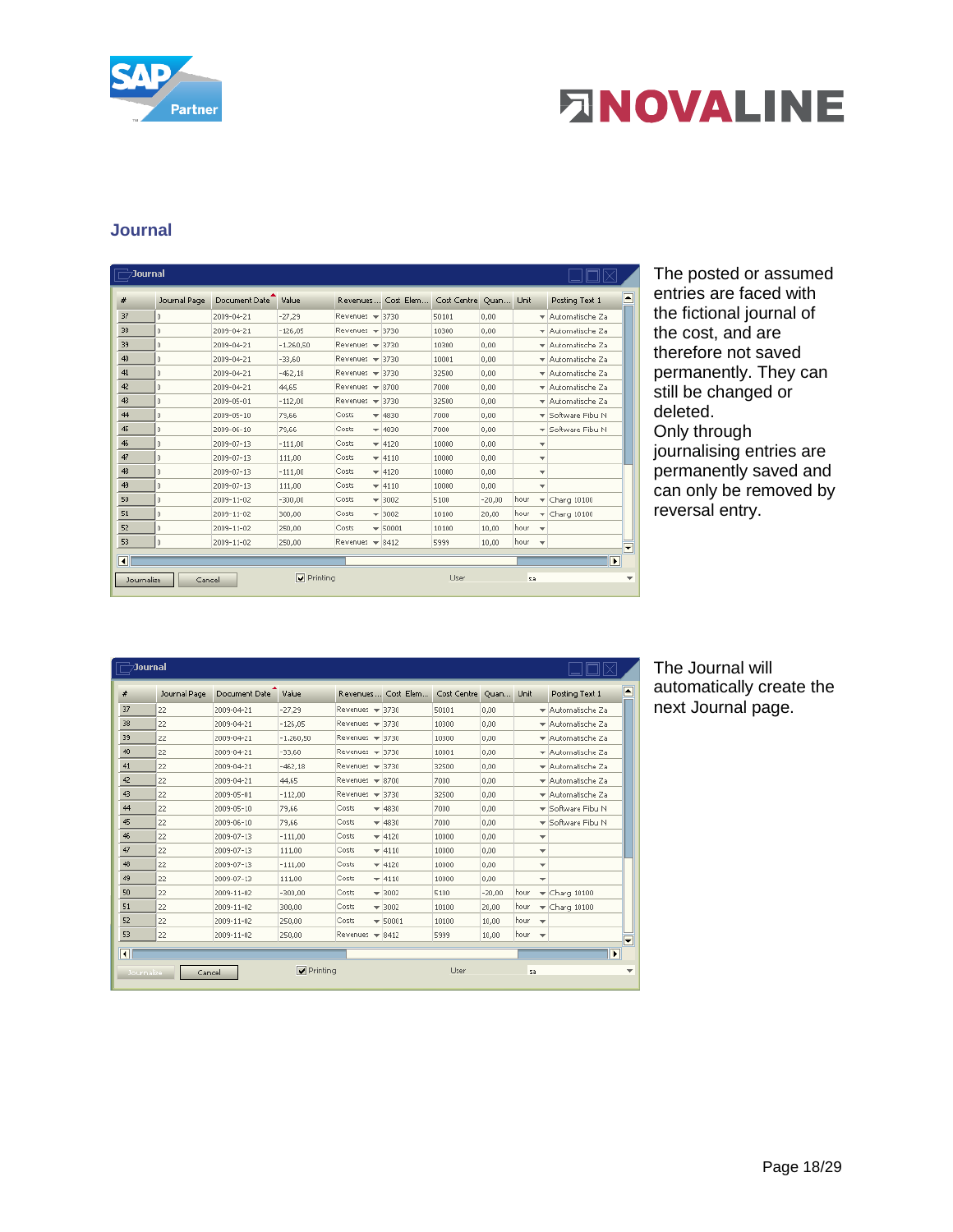



# <span id="page-18-0"></span>**Journal Print**

| Journal Print |         |
|---------------|---------|
| Journal Page  | 22<br>۰ |
| Print         | Cancel  |

The printing of the journal can be started several times. Select the desired journal using the select button  $\blacksquare$ .

| Novaline IT<br>sa                 |                       |                                       | Journal 22    |          |            |       |              | 11/02/2009 15:37:06<br>Page: 3 |
|-----------------------------------|-----------------------|---------------------------------------|---------------|----------|------------|-------|--------------|--------------------------------|
|                                   |                       |                                       |               |          |            |       |              |                                |
| Document No.<br>Type Int.Doc.No.  | Date<br>Period        | Cost Element                          | Cost Centre   |          | Cost Unit  |       |              | Value Posting Text             |
| 11<br>CHD                         | 09.02.2009<br>2/2009  | 3730                                  | 10100         |          |            |       | $-91.90$     | Automatische Za<br>hluna       |
| 11<br>CHD                         | 09.02.2009<br>2/2009  | 3730                                  | 10100         |          |            |       | $-420.17$    | Automatische Za<br>hlung       |
| 11<br>CHD                         | 09.02.2009<br>2/2009  | 3730                                  | 10200         |          |            |       | $-209.25$    | Automatische Za<br>hlung       |
| 11<br>CHD                         | 09.02.2009<br>2/2009  | 3730                                  | 10100         |          |            |       | $-29.329.94$ | Automatische Za<br>hlung       |
| 4<br><b>REP</b><br>$\overline{4}$ | 02.11.2009<br>11/2009 | 3002<br>3002<br>posted Quantity:      | 5100<br>10100 | 20,00 hr |            |       | 300.00       | Charg 10100<br>discharg 5100   |
| 5<br>5<br><b>ICA</b>              | 02.11.2009<br>11/2009 | 50001<br>8412<br>calculation of amour | 10100<br>5999 |          | 10,00 per: | 25.00 | 250.00       |                                |

Journal 15.01.2007

Novaline Cost Accounting : 002.003.001

# <span id="page-18-1"></span>**Overhead Cost Distribution**

| Distribution of Overhead C   |                  |  |
|------------------------------|------------------|--|
| <b>Fiscal Year</b><br>Period | 2009<br>November |  |
| OK                           | Cancel           |  |

Before starting the overhead cost distribution it is essential to start the *journal* for saving the scheduled postings to the cost centres. The distribution of costs recorded in the master data are executed automatically in the overhead cost distribution. The distribution is carried out separately for each period.

If after the distribution new postings are entered for this period, a new overhead cost distribution can be carried out. Only the new postings will be used as a reference. After the overhead cost distribution the *journal* must be re-started*.*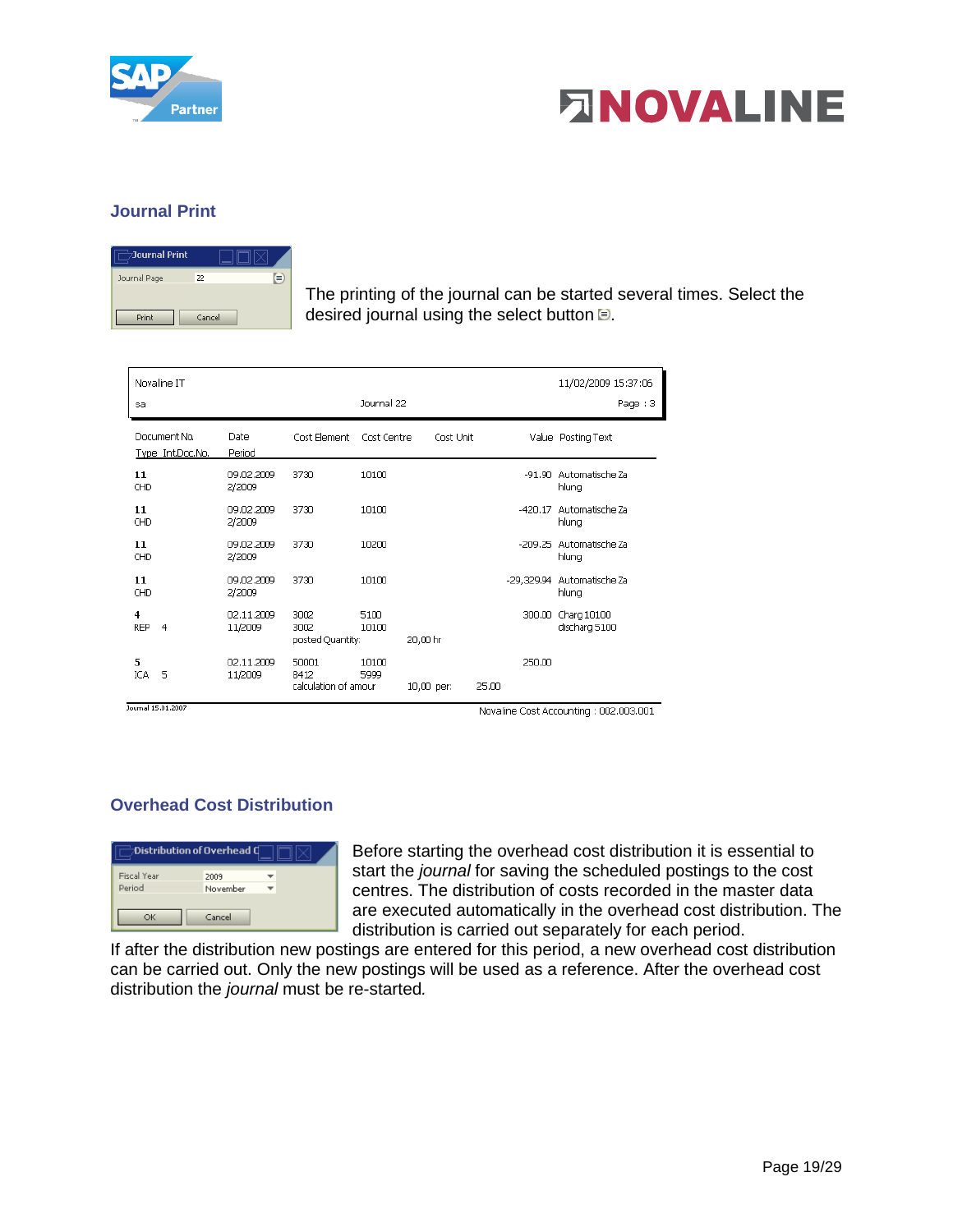



# <span id="page-19-0"></span>**Recurring Postings**

|                                               | <b>Recurring Postings</b>       |                                          |                   |             |                                                |                                |
|-----------------------------------------------|---------------------------------|------------------------------------------|-------------------|-------------|------------------------------------------------|--------------------------------|
| Posting Type<br>Document Number               | <b>Internal Document Number</b> | Charge/Discharge<br>6<br>$6\overline{6}$ |                   |             | Document Date<br>Posting Month<br>Posting Year | 02.11.2009<br>November<br>2009 |
| Cost Element<br>Cost Centre<br>Cost Unit      |                                 | 4101<br>10100                            | Ξ<br>Ξ<br>Ξ       |             | Wages and salaries<br>Rheine - Birkenallee     |                                |
| Amount<br>Allocation Rate<br>Quantity<br>Unit |                                 | 500,00<br>25,00<br>hour                  | $\mathbf{E}$<br>٠ |             |                                                |                                |
| Cost Element<br>Cost Centre<br>Cost Unit      |                                 |                                          | Ξ<br>Ξ<br>Ξ       |             |                                                |                                |
| Posting Text 1<br>Posting Text 2              |                                 |                                          |                   |             |                                                |                                |
| #                                             | Journal Page                    | Posting Number                           | Posting Row       | <b>User</b> | Posting Type                                   | <b>Internal Doc</b>            |
| $\,1\,$                                       | o                               | ō                                        | ō                 | sa          | Charge/Discharge                               | $\mathbf{E}$ 6                 |
| $\overline{\bullet}$                          |                                 |                                          |                   |             |                                                | ▶                              |
| Add                                           | Cancel                          |                                          | Filter            |             | All Users                                      |                                |

The cost accounting offers the possibility to save for every period recurring postings and record them automatically. The program *Recurring Postings* has the same structure as the program *Entry of Costs.*  You can choose here also between the posting type *charge / discharge*, *internal cost allocation* and *reposting*.

# <span id="page-19-1"></span>**Execution of recurring bookings**

| Execution of Recurring Postin |            |  |
|-------------------------------|------------|--|
| Posting Date                  | 11/02/2009 |  |
| <b>Fiscal Year</b>            | 2009       |  |
| Period                        | November   |  |
| Execute                       |            |  |

After the one-off saving of the entries the recurring postings can be started per period. Once the transactions are processed, a note is created. This ensures that these entries are not double processed. The postings can be controlled, modified, printed and, if necessary, deleted.

It is important to ensure that these postings have to be journalised.

#### <span id="page-19-2"></span>**Supply of Overhead Costs**

| Supply of Overhead Costs                                                               |                  |  |
|----------------------------------------------------------------------------------------|------------------|--|
| <b>Fiscal Year</b><br>Period                                                           | 2009<br>November |  |
| 5 Supply of Costs to Cost Centre<br>◯ Closing remaining Amount of overhead cost centre |                  |  |
| OK                                                                                     | Cancel           |  |

In this program, the quantity-dependent distribution is started as saved in the master data under *Supply of Costs*. The feeding can be started for each period. If there are subsequently entered postings in this period that may influence the quantity-dependent distribution, the program can be rerun. Only new postings will be considered.

It is queried whether the €-rates per unit of the cost centre is to be fed or whether after the supply remaining values of the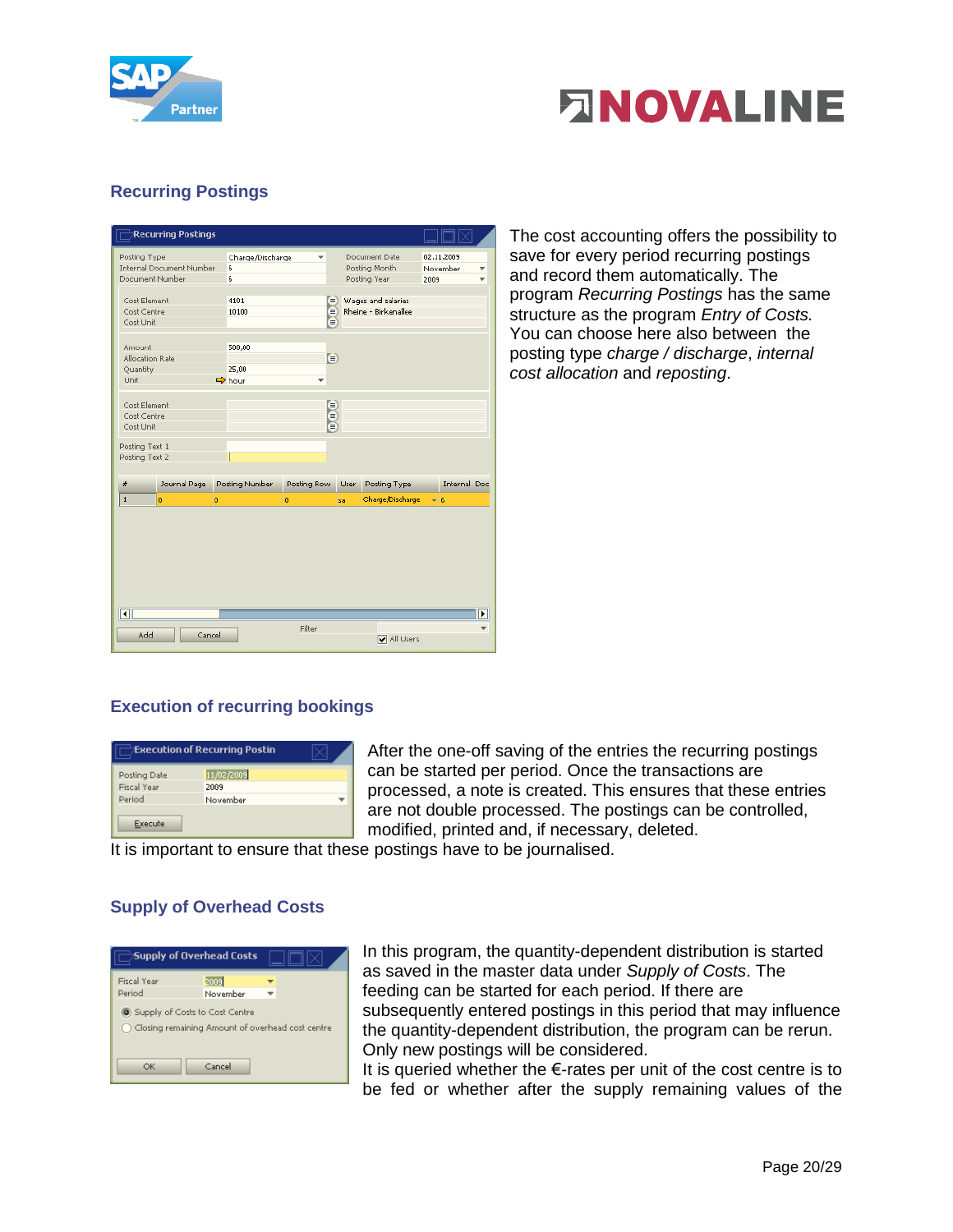



overhead cost centres should be resolved. After the supply of overhead costs start again the *Journal.*

#### <span id="page-20-0"></span>**External Entry**

The posting transfer from third party software uses each the same transfer file "**koschnit"**  created in that third party software. Since this file always has the **same name,** it should be stored in an own subdirectory for each third party application**.** These subdirectories are then entered in the corresponding programs as target directory for handing over the transfer file.

|                                   |                                                                       | <b>External Entry</b>         |                                            |                  |           |    |                                                                |                |             |                                                     |             |   |               |                            |
|-----------------------------------|-----------------------------------------------------------------------|-------------------------------|--------------------------------------------|------------------|-----------|----|----------------------------------------------------------------|----------------|-------------|-----------------------------------------------------|-------------|---|---------------|----------------------------|
| File                              |                                                                       |                               | C:\Program Files\SAP Business One\koschnit |                  |           |    |                                                                |                |             | $\equiv$ $\sqrt{\phantom{a}}$ Skip Existing Entries |             |   |               | Import                     |
| Events<br>$\overline{\mathbf{1}}$ | Reading file<br>Converting data<br><b>Import Successful</b>           |                               |                                            |                  |           |    |                                                                |                |             |                                                     |             |   |               | $\blacktriangle$<br>▼<br>▶ |
|                                   |                                                                       | Available external entries    |                                            |                  |           |    |                                                                |                |             |                                                     |             |   |               |                            |
| #                                 | Appl.                                                                 |                               | <b>Application Name</b>                    | Description      |           |    |                                                                |                | User        |                                                     | <b>Rows</b> |   | <b>Select</b> |                            |
| $\mathbf{1}$                      | <b>NL</b>                                                             | <b>FIBU</b>                   |                                            |                  |           |    | Buchungen von 01.01.2009 bis 31.07.2009                        |                | sa          |                                                     | 13          |   |               |                            |
| $\overline{2}$                    | <b>NL</b>                                                             | <b>FIBU</b>                   |                                            |                  |           |    | Buchungen von 01.01.2009 bis 31.10.2009                        |                | sa          |                                                     | 29          |   |               |                            |
|                                   |                                                                       |                               |                                            |                  |           |    |                                                                |                |             |                                                     |             |   |               |                            |
| #                                 | y As User                                                             | Details for the selected data | Posting Type                               |                  | Intern    | Do | Document Date                                                  | P <sub>P</sub> | Value       | Revenues/                                           | Qua Unit    |   |               | Cost Elem                  |
| $\mathbf{1}$                      |                                                                       | sa                            | Charge/Discharge                           | $\mathbf{v}$   0 |           | 56 | 15.03.2009                                                     | 2.3            | $-2,563,00$ | Costs                                               | $- 0.00$    |   | $= 3405$      |                            |
| 2                                 |                                                                       | sa                            | Charge/Discharge                           | $-10$            |           | 56 | 10.03.2009                                                     | 2.3            | $-1.750,00$ | Costs                                               | $- 0,00$    | ٠ | 3405          |                            |
| 3                                 |                                                                       | sa                            | Charge/Discharge                           | $-10$            |           | 89 | 01.03.2009                                                     | 2.3            | $-250,00$   | Costs                                               | $- 0.00$    | ▼ | 3405          |                            |
| 4                                 |                                                                       | sa                            | Charge/Discharge                           | $-10$            |           | 96 | 01.03.2009                                                     | 2.3            | $-68,37$    | Costs                                               | $= 0,00$    | ٠ | 4600          |                            |
| 5                                 |                                                                       | sa                            | Charge/Discharge                           | $-10$            |           |    | AB 01.03.2009                                                  | 2.3            | $-19.79$    | Costs                                               | $-0.00$     | ÷ | 3401          |                            |
| 6                                 |                                                                       | sa                            | Charge/Discharge                           | $-10$            |           | 11 | 01.01.2009                                                     | 2.1            | 114.95      | Costs                                               | $-0.00$     | ▼ | 3300          |                            |
| $\overline{z}$                    |                                                                       |                               | ChamadDirchama                             |                  | $-\alpha$ |    | 01.01.2000                                                     | $\sim$ $\sim$  | 100.02      | <b>Dovenuer</b>                                     | 0.00        |   | 0200          | $\overline{\phantom{a}}$   |
| $\overline{\mathbf{I}}$           | Error Cost Centre<br>Error Cost Unit<br>Posting Month<br>Posting Year |                               | 99999<br>999<br>2009                       | November         |           |    | Ε<br>Transfer<br>Transfer<br>Ξ<br>▼<br>$\overline{\mathbf{v}}$ |                |             |                                                     |             |   |               | $\overline{\phantom{a}}$   |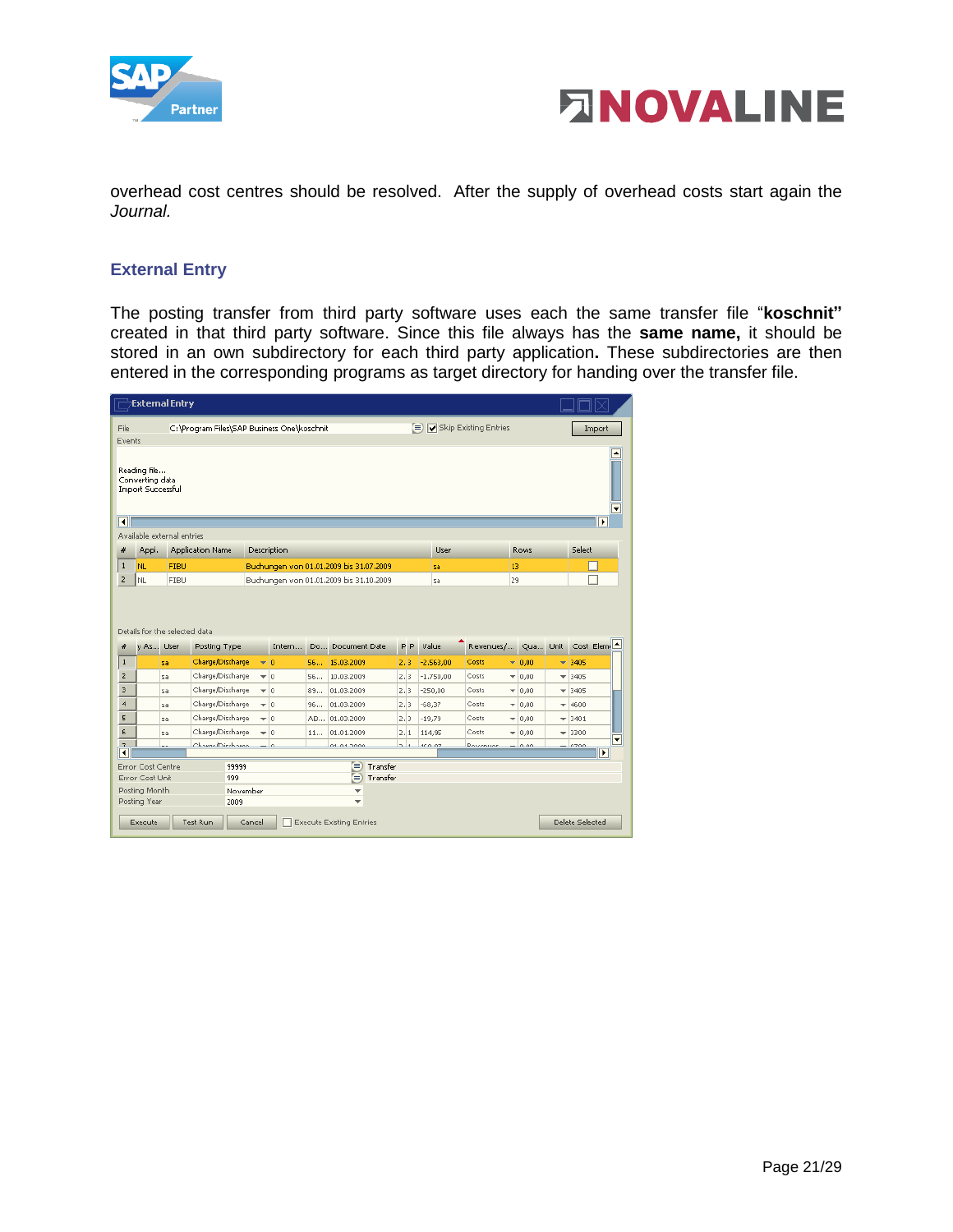



Transferring the postings is started with the button "Import". There are two ways to avoid **unwanted multiple takeover:**

**1.** If you check **<Skip Existing Entries>** enabled, only postings are imported which were not previously accepted. The selection is controlled via the external key assigned to each record.

| C:\Program Files\SAP Business One\koschnit | $\equiv$ $\sqrt{\phantom{a}}$ Skip Existing Entries |  |
|--------------------------------------------|-----------------------------------------------------|--|
|                                            |                                                     |  |

**2.** If you check **<Skip Existing Entries> not** selected, **all postings** are read from the assumed period. About the external key it is detected and displayed if postings are already in the cost accounting.

|                         |                                                                       | <b>External Entry</b>                         |                      |                 |             |                                                                 |                            |          |      |                       |             |                |             |        |                                               |
|-------------------------|-----------------------------------------------------------------------|-----------------------------------------------|----------------------|-----------------|-------------|-----------------------------------------------------------------|----------------------------|----------|------|-----------------------|-------------|----------------|-------------|--------|-----------------------------------------------|
| File                    |                                                                       | C:\Program Files\SAP Business One\koschnit    |                      |                 |             |                                                                 |                            | $\equiv$ |      | Skip Existing Entries |             |                |             |        | Import                                        |
| Events                  |                                                                       |                                               |                      |                 |             |                                                                 |                            |          |      |                       |             |                |             |        |                                               |
| $\overline{\mathbf{1}}$ | Reading file<br>Converting data<br><b>Import Successful</b>           |                                               |                      |                 |             |                                                                 |                            |          |      |                       |             |                |             |        | $\triangleq$<br>٠<br>$\overline{\phantom{a}}$ |
|                         |                                                                       | Available external entries                    |                      |                 |             |                                                                 |                            |          |      |                       |             |                |             |        |                                               |
| #                       | Appl.                                                                 | <b>Application Name</b>                       |                      | Description     |             |                                                                 |                            |          | User |                       | <b>Rows</b> |                |             | Select |                                               |
| $\mathbf 1$             | NL.                                                                   | <b>FIBU</b>                                   |                      |                 |             | Buchungen von 01.01.2009 bis 31.07.2009                         |                            |          | sa   |                       | 13          |                |             |        |                                               |
| $\overline{2}$          | Inl                                                                   | <b>FIBU</b>                                   |                      |                 |             | Buchungen von 01.01.2009 bis 31.10.2009                         |                            |          | sa   |                       | 29          |                |             |        |                                               |
|                         |                                                                       |                                               |                      |                 |             |                                                                 |                            |          |      |                       |             |                |             |        |                                               |
| #                       | Edit                                                                  | Details for the selected data<br>External Kev |                      | Already Assumed | <b>User</b> | Posting Type                                                    |                            | Intern   |      | Do Document Date      |             | P <sub>P</sub> | Value       |        | $Row^*$                                       |
| $\mathbf{1}$            | $\Rightarrow$                                                         | Novaline Fi No                                |                      |                 | sa          | Charge/Discharge                                                | $\mathbf{v}$ 0             |          | 56   | 15.03.2009            |             | 2.13           | $-2,563,00$ |        | Costs                                         |
| $\overline{2}$          | ⇨                                                                     | Novaline Fi No                                |                      |                 | sa          | Charge/Discharge                                                | $-10$                      |          | 56   | 10.03.2009            |             | 2.3            | $-1,750,00$ |        | Costs                                         |
| $\overline{3}$          | Ф                                                                     | Novaline Fi No                                |                      |                 | sa          | Charge/Discharge                                                | $\overline{\phantom{0}}$ 0 |          | 89   | 01.03.2009            |             | 2.3            | $-250,00$   |        | Costs                                         |
| $\overline{4}$          | $\Rightarrow$                                                         | Novaline Fi No                                |                      |                 | sa          | Charge/Discharge                                                | $-10$                      |          | 96   | 01.03.2009            |             | 2.3            | $-68,37$    |        | Costs                                         |
| 5                       | Ф                                                                     | Novaline Fi No                                |                      |                 | sa.         | Charge/Discharge                                                | $-10$                      |          |      | AB 01.03.2009         |             | 2.3            | $-19.79$    |        | Costs                                         |
| $\mathbf 6$             | Ф                                                                     | Novaline Fi                                   | No                   |                 | sa          | Charge/Discharge                                                | $\mathbf{v}$ 0             |          | 11   | 01.01.2009            |             | 2.1            | 114.95      |        | Costs                                         |
| $\overline{\mathbf{z}}$ | حد                                                                    | Klassicker of the                             | h La                 |                 |             | Champ Direhamo                                                  |                            | ە –      |      | of of hono            |             | $-1$           | 10000       |        | ▼<br>Dave                                     |
| ◥                       | Error Cost Centre<br>Error Cost Unit<br>Posting Month<br>Posting Year |                                               | 99999<br>999<br>2009 | November        |             | ▤<br>Transfer<br>Transfer<br>Ξ<br>v<br>$\overline{\phantom{a}}$ |                            |          |      |                       |             |                |             |        | $\blacktriangleright$                         |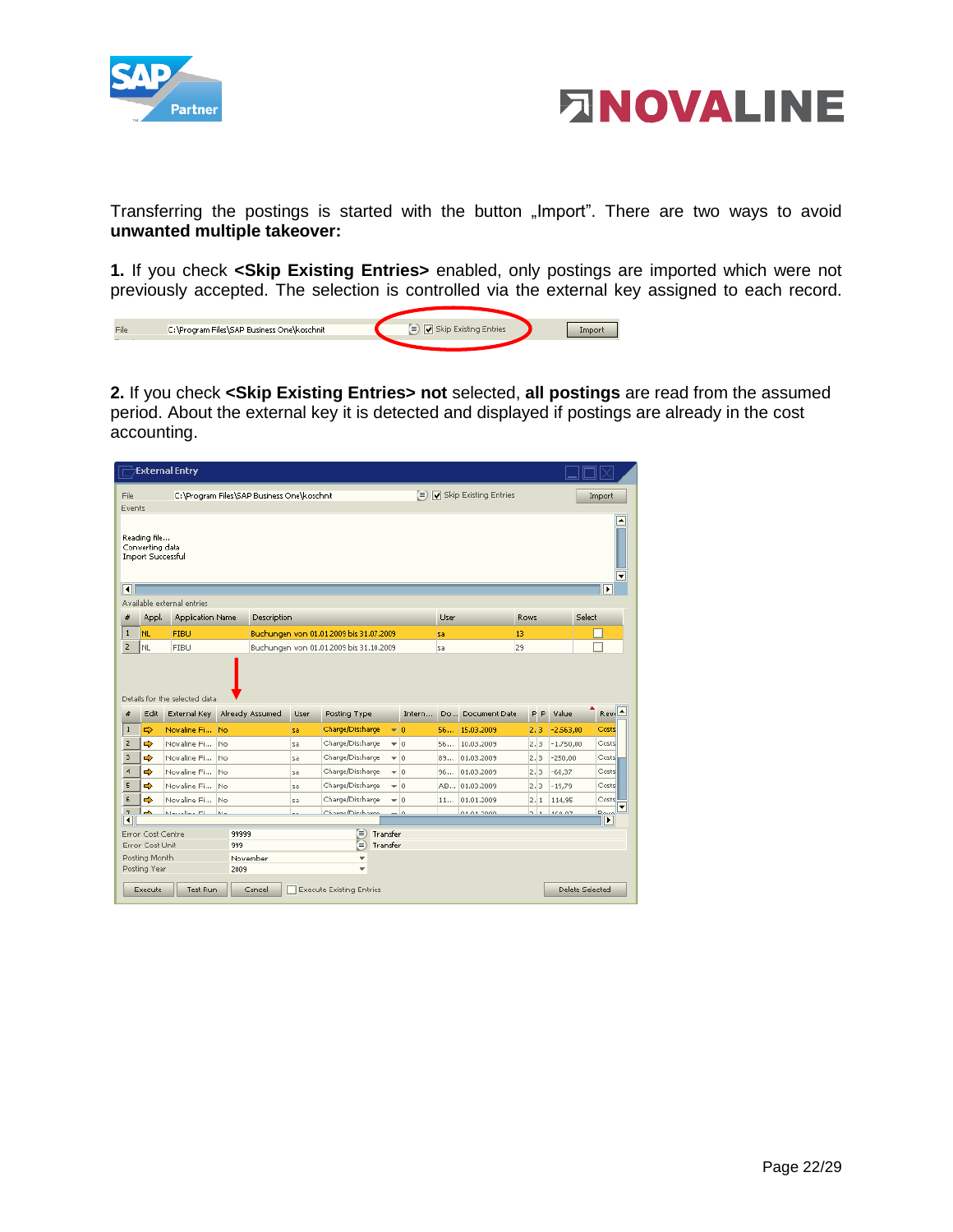

# **ENOVALINE**

| File                    |                                 | C:\Program Files\SAP Business One\koschnit |                |             |      |                                         |                 | (≡     |             | Skip Existing Entries |      |                |             | Import                              |
|-------------------------|---------------------------------|--------------------------------------------|----------------|-------------|------|-----------------------------------------|-----------------|--------|-------------|-----------------------|------|----------------|-------------|-------------------------------------|
| Events                  |                                 |                                            |                |             |      |                                         |                 |        |             |                       |      |                |             |                                     |
|                         | Reading file<br>Converting data |                                            |                |             |      |                                         |                 |        |             |                       |      |                |             |                                     |
|                         | <b>Import Successful</b>        |                                            |                |             |      |                                         |                 |        |             |                       |      |                |             |                                     |
| $\overline{\mathbf{1}}$ |                                 |                                            |                |             |      |                                         |                 |        |             |                       |      |                |             |                                     |
|                         |                                 | Available external entries                 |                |             |      |                                         |                 |        |             |                       |      |                |             |                                     |
| #                       | Appl.                           | <b>Application Name</b>                    |                | Description |      |                                         |                 |        | <b>User</b> |                       | Rows |                | Select      |                                     |
| $\mathbf{1}$            | <b>NL</b>                       | <b>FIBU</b>                                |                |             |      | Buchungen von 01.01.2009 bis 31.07.2009 |                 |        | sa          |                       | 13   |                |             |                                     |
| $\overline{2}$          | Inl                             | <b>FIBU</b>                                |                |             |      | Buchungen von 01.01.2009 bis 31.10.2009 |                 |        | sa          |                       | 29   |                |             |                                     |
|                         |                                 | Details for the selected data              |                |             |      |                                         |                 |        |             |                       |      |                |             |                                     |
| #                       | Edit                            | External Key Already Assumed               |                |             | User | Posting Type                            |                 | Intern |             | Do Document Date      |      | P <sub>P</sub> | Value       |                                     |
| $\mathbf{1}$            | $\Rightarrow$                   | Novaline Fi Nein                           |                |             | sa   | Charge/Discharge                        | $\frac{1}{2}$ 0 |        | 56          | 15,03,2009            |      | 2.3            | $-2,563,00$ |                                     |
| $\overline{2}$          | $\Rightarrow$                   | Novaline Fi Nein                           |                |             | sa   | Charge/Discharge                        | $-10$           |        | 56          | 10.03.2009            |      | 2.3            | $-1.750,00$ | Rev. <sup>4</sup><br>Costs<br>Costs |
| 3                       |                                 | Novaline Fi Nein                           |                |             | sa   | Charge/Discharge                        | $-10$           |        | 89          | 01.03.2009            |      | 2.3            | $-250,00$   |                                     |
| $\overline{4}$          | ⇨                               | Novaline Fi                                | Nein           |             | sa   | Charge/Discharge                        | $-10$           |        | 96          | 01.03.2009            |      | 2.3            | $-68.37$    |                                     |
| 5                       | ⇨                               | Novaline Fi Nein                           |                |             | sa   | Charge/Discharge                        | $-10$           |        |             | AB 01.03.2009         |      | 2.3            | $-19.79$    |                                     |
| 6                       |                                 | Novaline Fi Nein                           |                |             | sa   | Charge/Discharge                        | $-10$           |        | 11          | 01.01.2009            |      | 2.1            | 114,95      | Costs<br>Costs<br>Costs<br>Costs    |
| $\overline{\mathbf{z}}$ | дy,                             | Kingstellung mit                           | <b>Billian</b> |             |      | ChampelDirchamp                         |                 | ە -    |             | 01.01.2000            |      | $5 - 4$        | 100.02      | Davo<br>⊪                           |
| $\blacktriangleleft$    | Error Cost Centre               |                                            | 99999          |             |      | Ξ<br>Transfer                           |                 |        |             |                       |      |                |             |                                     |
|                         | Error Cost Unit                 |                                            | 999            |             |      | Ξ                                       | Transfer        |        |             |                       |      |                |             |                                     |
|                         | Posting Month                   |                                            | 2009           | November    |      | v<br>$\overline{\phantom{a}}$           |                 |        |             |                       |      |                |             |                                     |

By activating the checkbox "Select" the foreign entries are selected to be imported.

By clicking the button "Execute" the data transfer follows. It is imperative that an error cost centre should be given and in use of the Cost Unit Accounting, an error Cost Unit, too. During the transfer from Novaline Payroll pay attention on the **correct posting month** and ensure the **correct posting year.** Is an accounting period given from the releasing programs, then these entries are irrelevant.

Instead of taking over the selected entries they can be deleted by "Delete Selected". By clicking the button "Test Run" it can be checked that any cost elements, cost centres and cost units contained in the acquisition files are found actually in the cost accounting. Any missing values are displayed and can be entered in the master data. Through a re-test run it can then be assured that there are all the necessary master data.

Is now the transfer launched by clicking on "Execute", only the non-processed transactions are executed. A multiple take-over is not possible.

In case the already processed postings should be **taken over again** for some reason**,** the checkbox **<Execute Existing Entries>** can be activated. In this case, then all postings, regardless of the processing status, are adopted which **doubles respectively multiplies** the **existing values.** Therefore, this option should be treated with caution.

After import of external entries, the postings are to be journalised.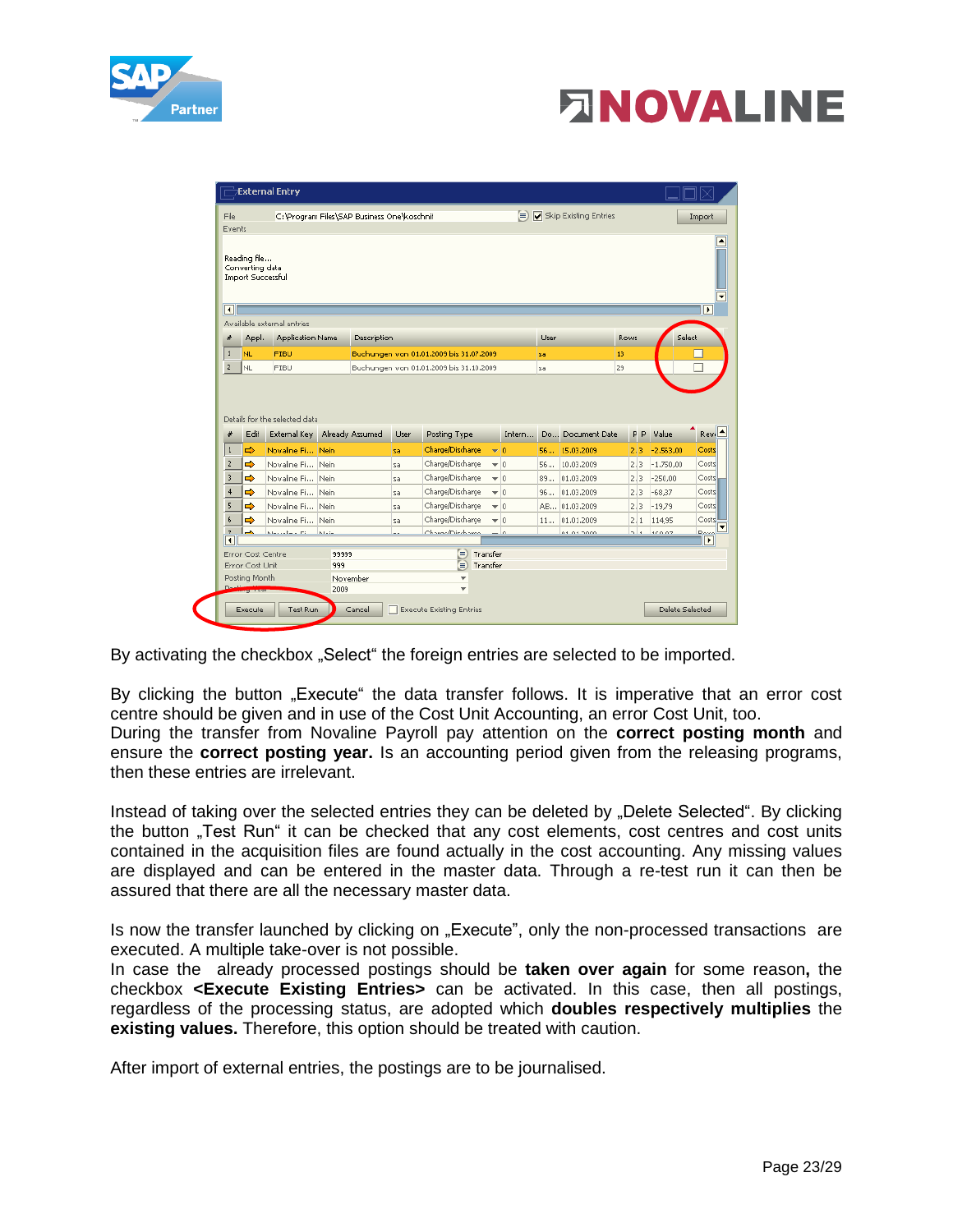



#### <span id="page-23-0"></span>**Analysis**

# <span id="page-23-2"></span><span id="page-23-1"></span>**Cost Centre Cost Centre Selection**

| <b>Cost Centre Selection</b>                                                                                               |                                                                                           |                |                                                                                        |   |
|----------------------------------------------------------------------------------------------------------------------------|-------------------------------------------------------------------------------------------|----------------|----------------------------------------------------------------------------------------|---|
| Type of Cost Centre<br>Primary Cost Centre<br>Overhead Cost Centre<br>▿<br>Service Cost Centre<br>Accumulative Cost Centre | <b>Type of Totalling</b><br>Periodic Values<br>Annual Values<br>Values from the Beginning |                | <b>Properties</b><br>All Cost Centre<br>only with Transaction<br>without Posting Block |   |
| Person in Charge                                                                                                           |                                                                                           |                |                                                                                        | ⊜ |
| <b>From Cost Centre</b><br>#                                                                                               | Description                                                                               | To Cost Centre | Description                                                                            |   |
| $\mathbf{1}$<br>7000<br>⊟                                                                                                  | Management                                                                                | 7000           | ■ Management                                                                           |   |
| 2<br>⊜                                                                                                                     |                                                                                           |                | ⊟                                                                                      |   |
| Update<br>Cancel                                                                                                           |                                                                                           |                |                                                                                        |   |

The reportings in the cost accounting are versatile selectable. It is possible to mark the *type of cost centre* (primary, overhead, service, accumulative cost centre), the *type of totalling* (periodic - or annual values, values from the beginning) and *properties* (all cost centre, only with transaction or all without posting block).

Are only certain cost centres to be printed, "All Cost Centre " should not be marked.

It is also possible to select listings according to the *Person in Charge.* The chosen selection will be saved and must be selected only if changes are wanted.

Should the printing of the result list do not contain the desired cost centres, the selection is to be checked.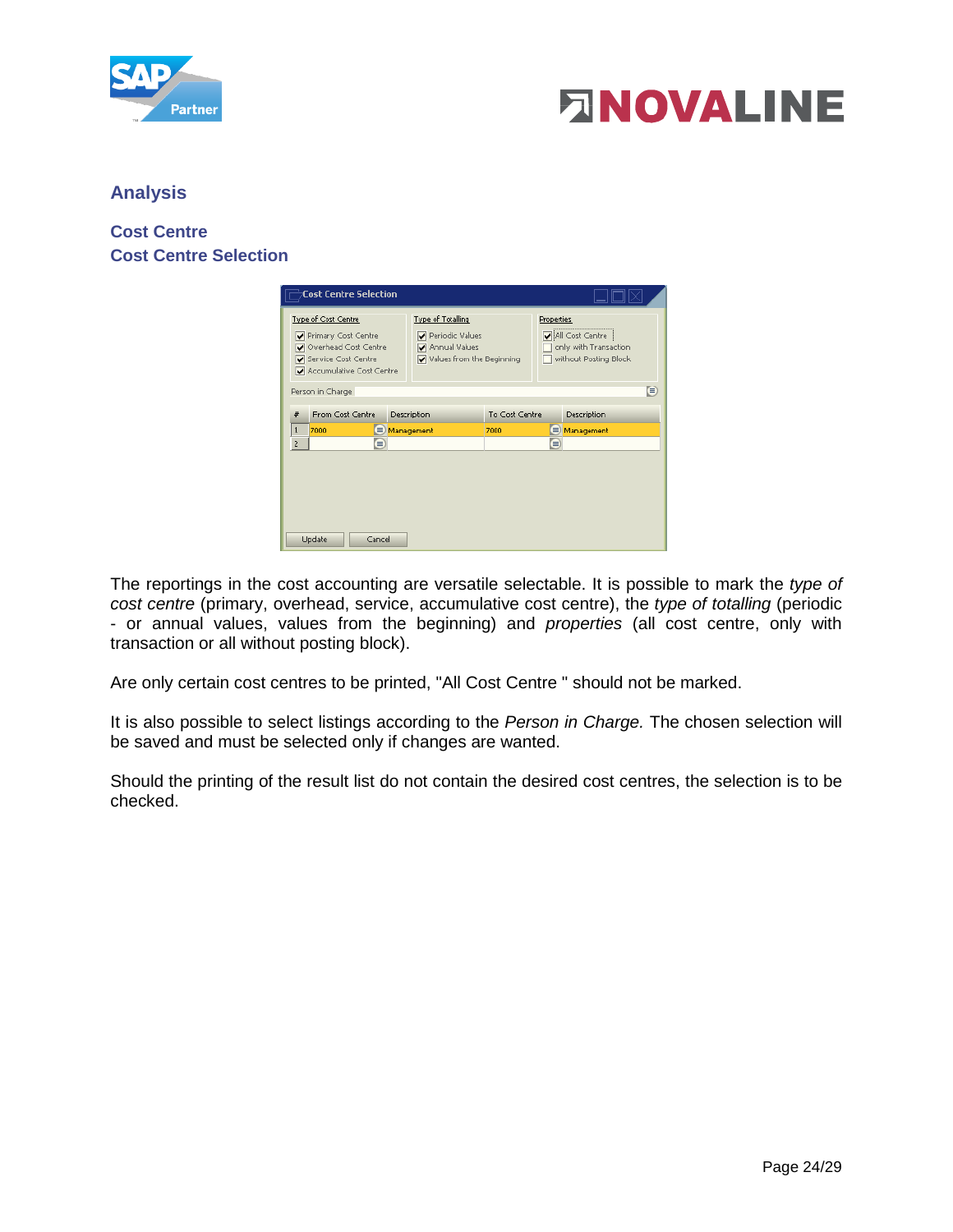



# <span id="page-24-0"></span>**Boss List (cost centre)**

| Boss List (Cost Centre) |           |  |
|-------------------------|-----------|--|
| Fiscal Year             | 2009      |  |
| Posting Month           | November  |  |
| Cancel<br>Print         | Selection |  |

In the Boss List, only the costs, revenues and earnings per cost centres will be printed or displayed. This allows a quick overview of individual cost centres, cost centres - areas or even the entire company. If revenues or costs should not be displayed correctly, check the coding of cost elements regarding the coding revenues /

costs.

No selection is asked when opening the list. The program automatically accesses back to the selected criteria, which were selected in the program Cost Centre Selection. Of course, the selection can be changed out of this this program.

**Should the printing of the result list not contain the desired cost centres, the selection is to be checked.**

#### <span id="page-24-1"></span>**List of Cost Elements**

| List of Cost Elements |          |   |
|-----------------------|----------|---|
| Fiscal Year           | 2009     |   |
| From Posting Month    | January  |   |
| To Posting Month      | November |   |
| Cost Element          |          | ⋹ |
| Cancel<br>Print       |          |   |

The List of Cost Element can specifically analyze targeted accounting periods.

# <span id="page-24-2"></span>**List of Cost Types**

| List of Cost Types                          |                                                    |   |
|---------------------------------------------|----------------------------------------------------|---|
| <b>Fiscal Year</b>                          | 2009                                               |   |
| From Posting Month                          | Januarv                                            |   |
| To Posting Month                            | November                                           |   |
| From Cost Type                              |                                                    | ≣ |
| To Cost Type                                |                                                    | ⋹ |
| Print-out Cost Centre                       | $\overline{\mathbf{v}}$                            |   |
| From Cost Centre                            | 1                                                  | 9 |
| To Cost Centre                              | 9999                                               |   |
| Print-out Cost Elements<br>With values only | $\overline{\mathbf{v}}$<br>$\overline{\mathbf{v}}$ |   |
| Cancel<br>Print                             |                                                    |   |

In the List of Cost Elements, the totals of all cost centres per cost group can be printed selectively with or without cost types. It can be selected according to the *fiscal year* and the *posting months.*  With activated zero suppression *(With Values Only),* only the cost categories will be printed with values in the selected period.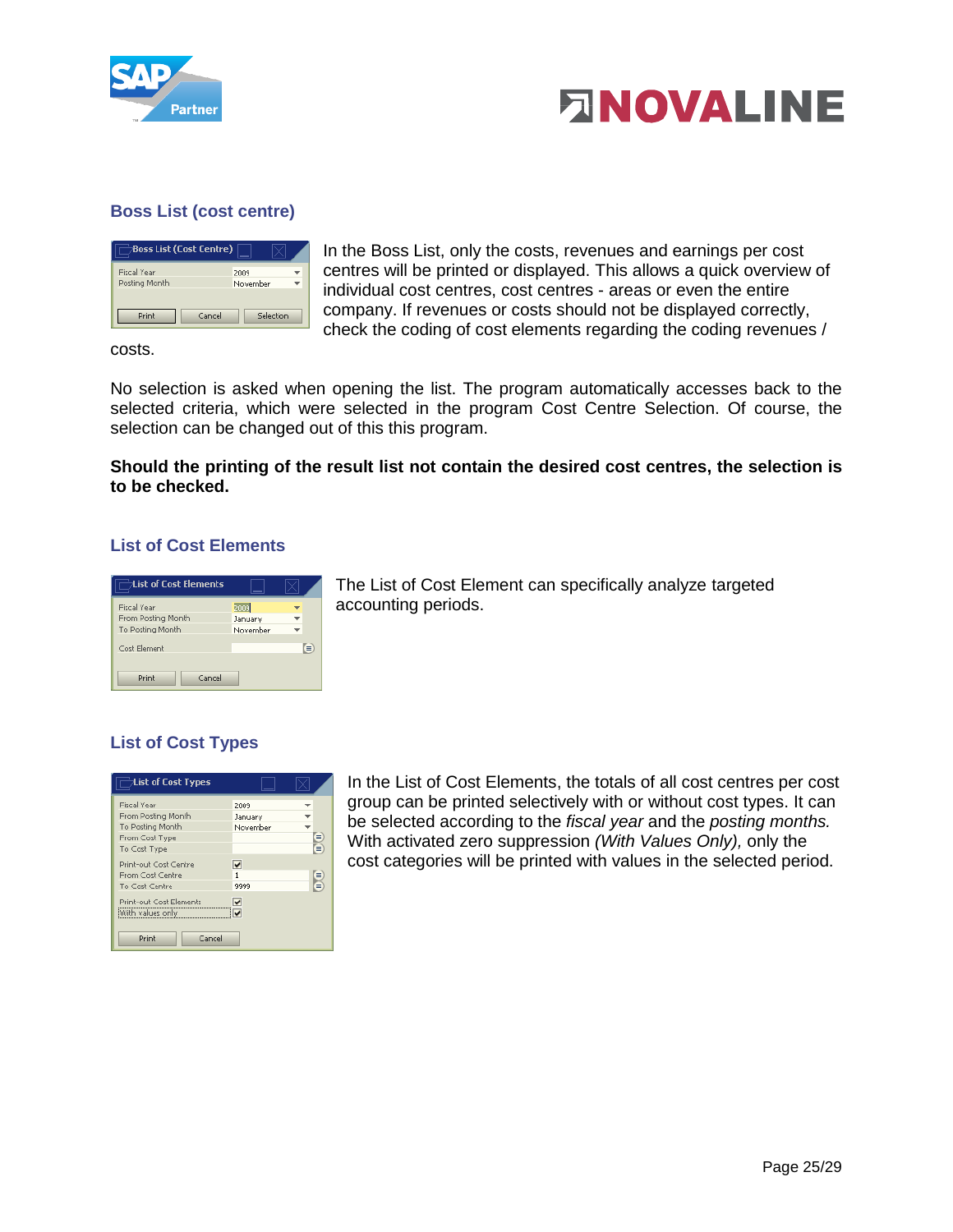



# <span id="page-25-0"></span>**Cost Centre List**

| tist of Cost Centre                               |                             |                 |
|---------------------------------------------------|-----------------------------|-----------------|
| <b>Fiscal Year</b><br>Posting Month               | 2009<br>November            |                 |
| Cost Type                                         | $\theta$                    | ⊜               |
| <b>Type of Printing</b><br>with Cost Element      | O jonly Cost Type<br>$\Box$ | Single Printing |
| from Cost Element<br>to Cost Element<br>per annum | H                           | 5               |
| Cancel<br>Print                                   | Selection                   |                 |

The cost centre lists are the key evaluation programs of the cost accounting. Here the results of the cost centres are displayed or printed as determined in the selection. The cost centres can be printed with cost elements, only with the cost types or as itemized listing (single printing of each posting separately). For the itemized listing, it is necessary that the desired cost elements are suitable coded (single printing  $=$  yes). With single printing, only the postings in the selected posting periods will be printed. Use the field "per annum" to print all entries of the

selected fiscal year.

**Should the printing of the result list not contain the desired cost centres, the selection is to be checked.**

#### <span id="page-25-1"></span>**Cost Units**

The reporting of the cost units are largely identical with the structure of the cost centre list.

#### <span id="page-25-2"></span>**Cost Selection**

| <b>Cost Unit Selection</b>                                              |                                                                                           |              |                                                                                      |   |
|-------------------------------------------------------------------------|-------------------------------------------------------------------------------------------|--------------|--------------------------------------------------------------------------------------|---|
| <b>Type of Cost Unit</b><br>Primary Cost Unit<br>Accumulative Cost Unit | <b>Type of Totalling</b><br>Periodic Values<br>Annual Values<br>Values from the Beginning |              | <b>Properties</b><br>All Cost Unit<br>only with Transaction<br>without Posting Block |   |
| Person in Charge                                                        |                                                                                           |              |                                                                                      | ⊜ |
| From Cost Unit<br>#                                                     | Description                                                                               | To Cost Unit | Description                                                                          |   |
| $\equiv$ Cost Unit A<br>111<br>$\mathbf{1}$                             |                                                                                           | 222          | Cost Unit B<br>$\equiv$                                                              |   |
| $\overline{z}$<br>⊜                                                     |                                                                                           |              | ⊜                                                                                    |   |
|                                                                         |                                                                                           |              |                                                                                      |   |
| Add<br>Cancel                                                           |                                                                                           |              |                                                                                      |   |

Using the cost unit selection the type of cost unit (primary or accumulative cost unit), the type of totalling (periodic or annual values, values from the beginning) and the properties (all cost units, only with transaction or only without posting block) can be marked as criteria.

It is also possible to select result lists according to the person in charge. The chosen selection will be saved and must be made only if changed again.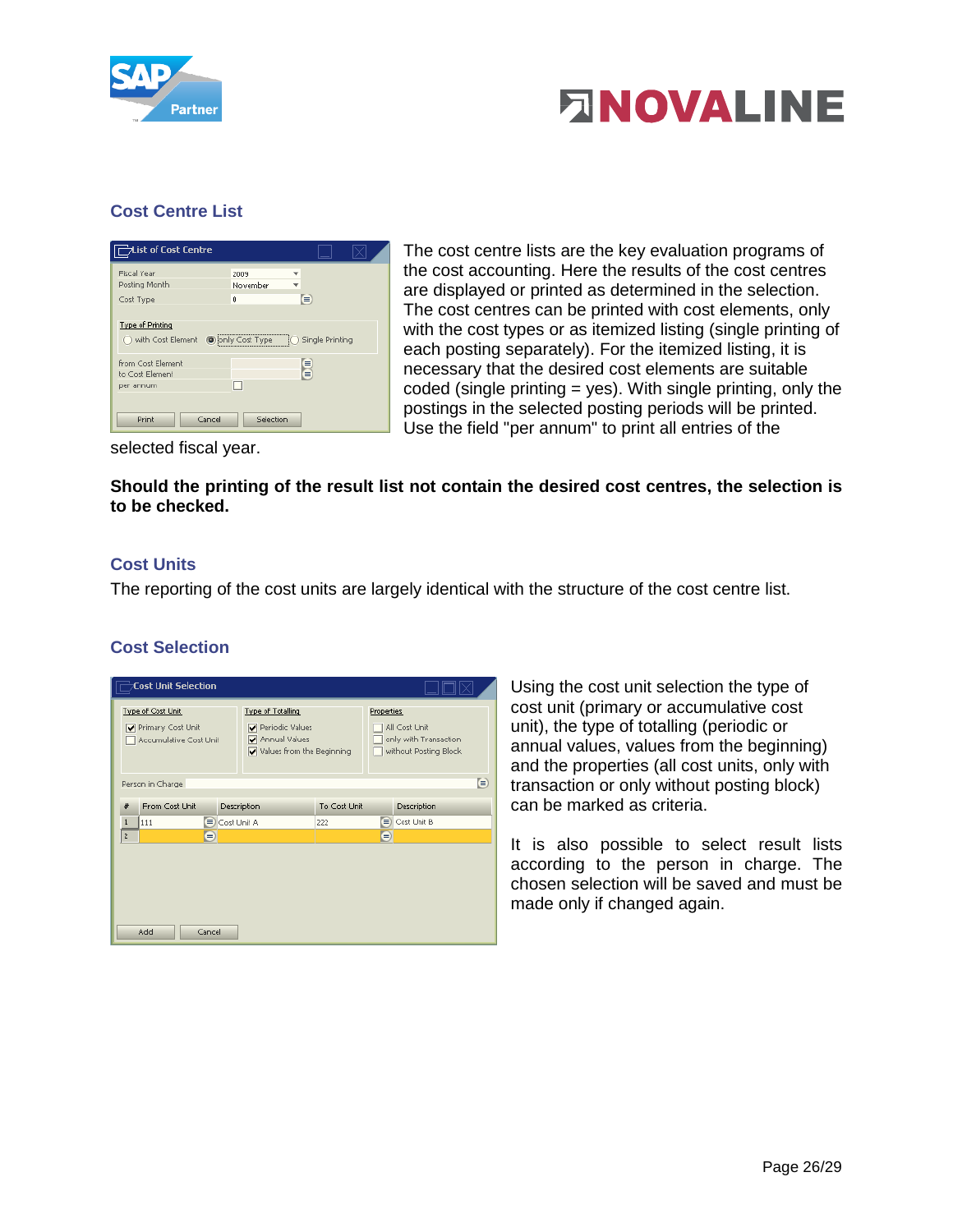



# <span id="page-26-0"></span>**Boss List (Cost Unit)**

| Boss List (Cost Unit) |        |          |           |
|-----------------------|--------|----------|-----------|
| <b>Fiscal Year</b>    |        | 2009     |           |
| Posting Month         |        | November |           |
|                       |        |          |           |
| Print                 | Cancel |          | Selection |

In the Boss List, only the costs, revenues and earnings per cost unit will be printed or displayed. This allows a quick overview of individual cost units, cost unit - areas or even the entire company.

No selection is asked when opening the list. The program automatically accesses back to the selected criteria, which were selected in the program Cost Unit Selection. Of course, the selection can be changed out of this this program.

**Should the printing of the result list not contain the desired cost centres, the selection is to be checked.**

#### <span id="page-26-1"></span>**Cost Unit List**

| <b>Cost Unit List</b>                                     |                            |
|-----------------------------------------------------------|----------------------------|
| Fiscal Year<br>Posting Month<br>Cost Type                 | 2009<br>November<br>⊟<br>n |
| Type of Print-out<br>with Cost Element (O) only Cost Type | ◯ Single Printing          |
| From Cost Element<br>To Cost Element                      | Ē                          |
| Cancel<br>Print                                           | Selection                  |

The cost unit lists are the key evaluation programs of the cost accounting. Here the results of the costs are displayed or printed as determined in the selection. The cost units can be printed with cost elements, only with the cost types or as itemized listing (single printing of each

posting separately). For the itemized listing, it is necessary that the desired cost elements are suitable coded (single printing = yes). With single printing, only the postings in the

selected posting periods will be printed. Use the field "per annum" to print all entries of the selected fiscal year.

#### **Should the printing of the result list not contain the desired cost centres, the selection is to be checked.**

#### <span id="page-26-2"></span>**Cost Unit - Cost Centre List**

| <b>Cost Unit - Cost Centre Li</b> |           |   |
|-----------------------------------|-----------|---|
| <b>Fiscal Year</b>                | 2009      |   |
| Posting Month                     | November  |   |
| Type of Printing<br>(Cost Centre  | Cost Unit |   |
| Cost Centre                       |           | Î |
| Cost Unit                         |           |   |
| Print                             | Cancel    |   |

In the cost unit / cost centre list the values per cost centre with the associated cost units are printed. The reporting can be selected per cost centres and cost units.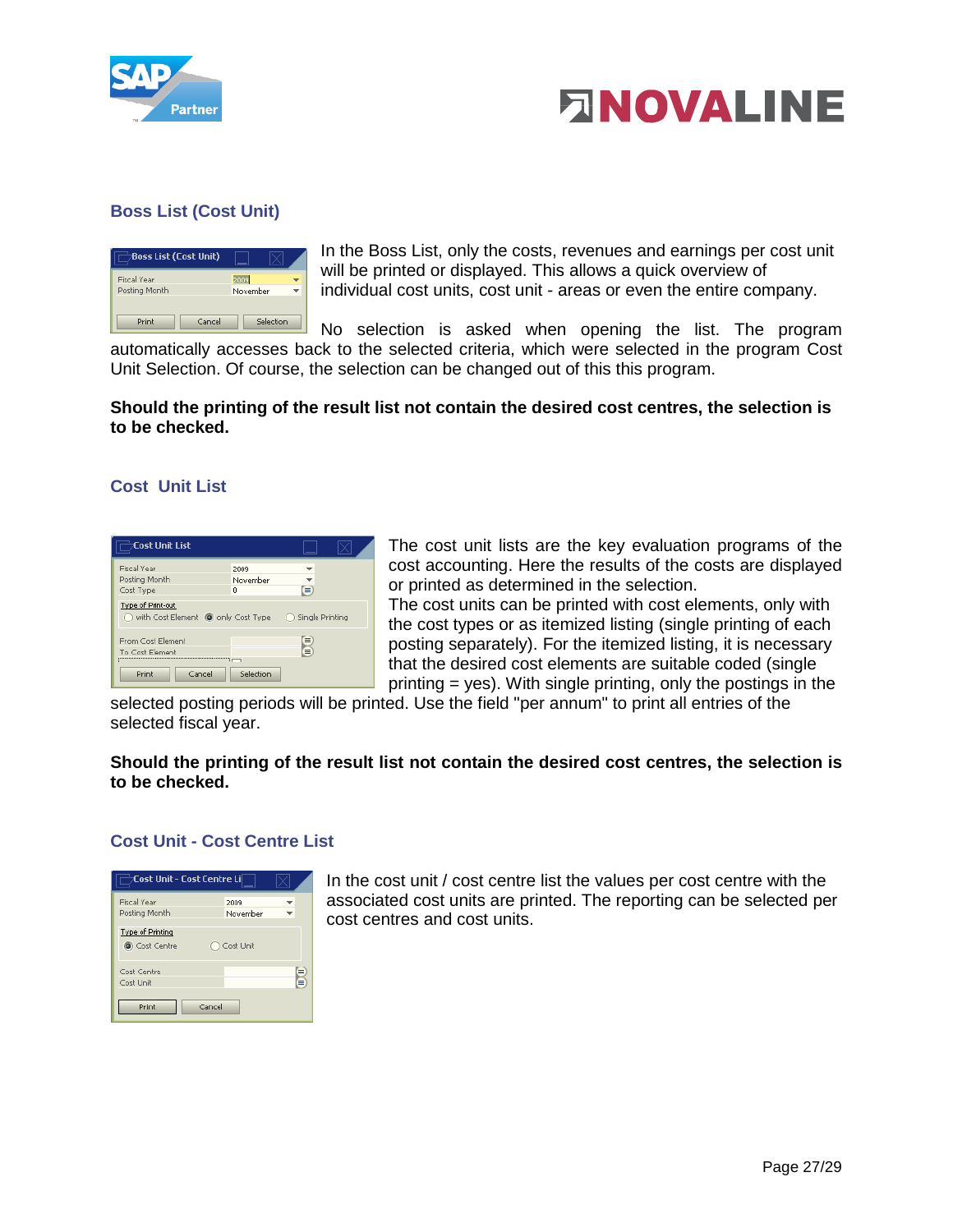



# <span id="page-27-0"></span>**Closing**

#### <span id="page-27-1"></span>**Clearing transactions**

| <b>Clearing Transactions</b>   |      |  |
|--------------------------------|------|--|
| <b>Inclusively Fiscal Year</b> | 2009 |  |
| Clear<br>Cancel                |      |  |

The single transactions included in the cost centres remain basically stored, so that even at the end of an object still every single transaction can be printed.

If the balances are to be set to zero, the program Clearing transactions is used. It deletes the transactions of all overhead, service and primary cost centres until the chosen year.

#### <span id="page-27-2"></span>**Planning Values**

#### <span id="page-27-3"></span>**Planning Value Management**

| Planning Value Management<br>الـــا ا الـــا |                  |                        |                       |         |               |              |       |       |
|----------------------------------------------|------------------|------------------------|-----------------------|---------|---------------|--------------|-------|-------|
| Cost Element<br>4101                         |                  | Ξ                      | Wages and salaries    |         |               |              |       |       |
|                                              | Cost Type        |                        | $\bf{0}$              |         |               |              |       |       |
|                                              | Subtotal         |                        | $\bf{0}$              |         |               |              |       |       |
|                                              | Cost Centre      |                        | u<br>O<br>5100        |         | digger 1602 D |              |       |       |
|                                              | Unit of Quantity |                        |                       | Ξ       |               |              |       |       |
|                                              |                  | Overall Planning Value | 25,000                |         |               |              |       |       |
| #                                            | Year             |                        | Annual Planning Value | January | February      | <b>March</b> | April | May   |
| $\mathbf{1}$                                 | 2009             | 25,000                 |                       | 2.083   | 2.083         | 2.083        | 2.083 | 2.083 |
| $\overline{2}$                               |                  |                        |                       |         |               |              |       |       |
| −                                            | OK               |                        | Cancel                |         |               |              |       | ⊪     |

In the planning value management the planned costs can be specified per cost centre / unit. The planned costs can be entered all-time, per annum or as monthly amount. If amounts are collected per year or month, no value is to be entered in "Annual Planning Value". The program automatically adds the values. The values are recorded only in full euro amounts.

Depending on the coding in the master data, the amounts can be entered per cost element, cost type or per cost type subtotals. Using the input as cost type subtotals, planning values can be entered as

overall costs or cost centre result.

# <span id="page-27-4"></span>**Planning Value of Cost Centre**



With this program, the lists of planning values will be printed. On the lists, the actual value, the planning value, the difference is shown as amount and as percentage difference. The lists can be printed with cost elements or only with cost types. The amounts are printed in full Euro only.

About *selection* it can be determined which cost centres will be

#### printed.